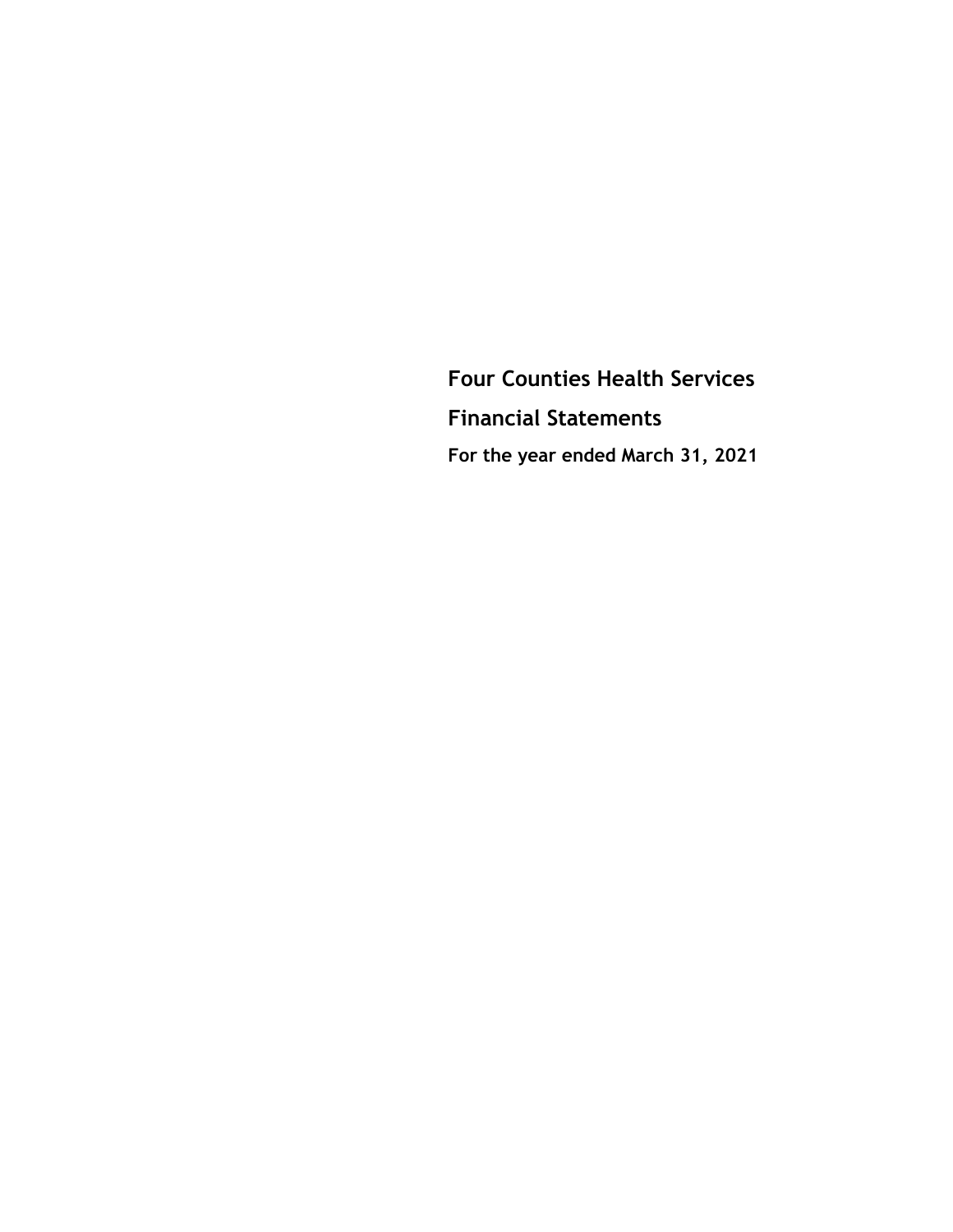**For the year ended March 31, 2021**

|                                             | <b>Contents</b> |
|---------------------------------------------|-----------------|
|                                             |                 |
| <b>Independent Auditor's Report</b>         | $\overline{2}$  |
| <b>Financial Statements</b>                 |                 |
| <b>Statement of Financial Position</b>      | 4               |
| Statement of Changes in Net Assets          | 5               |
| Statement of Remeasurement Gains and Losses | 6               |
| <b>Statement of Operations</b>              | 7               |
| <b>Statement of Cash Flows</b>              | 8               |
| Notes to Financial Statements               | 9               |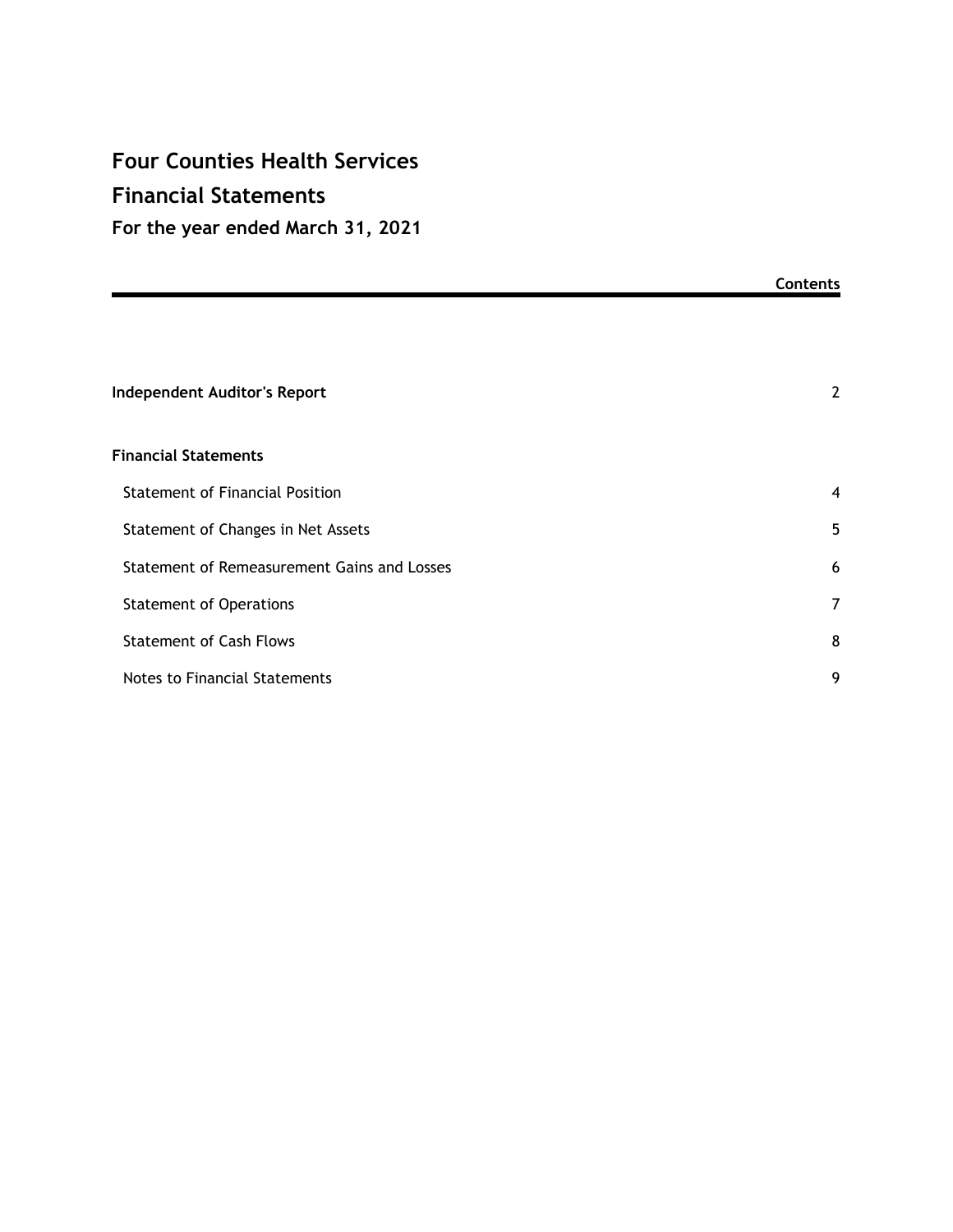

Tel: 519-245-1913 Fax: 519-245-5987 www.bdo.ca

**BDO Canada LLP** 425 Caradoc Street South Unit E Strathroy ON N7G 2P5

### **Independent Auditor's Report**

To the Board of Directors Four Counties Health Services

### Opinion

We have audited the financial statements of Four Counties Health Services (the Entity), which comprise the statements of financial position as at March 31, 2021, and the statement of changes in net assets, remeasurement gains and losses, operations and cash flows for the year then ended, and notes to the financial statements, including a summary of significant accounting policies.

In our opinion, the accompanying financial statements present fairly, in all material respects, the financial position of the Entity as at March 31, 2021, and the results of its operations and its cash flows for the year then ended in accordance with Canadian public sector accounting standards for government not-for-profit organizations.

### **Basis for Opinion**

We conducted our audit in accordance with Canadian generally accepted auditing standards. Our responsibilities under those standards are further described in the Auditor's Responsibilities for the Audit of the Financial Statements section of our report. We are independent of the Entity in accordance with the ethical requirements that are relevant to our audit of the financial statements in Canada, and we have fulfilled our other ethical responsibilities in accordance with these requirements. We believe that the audit evidence we have obtained is sufficient and appropriate to provide a basis for our opinion.

### Responsibilities of Management and Those Charged with Governance for the Financial Statements

Management is responsible for the preparation and fair presentation of these financial statements in accordance with Canadian public sector accounting standards for government not-for-profit organizations, and for such internal control as management determines is necessary to enable the preparation of financial statements that are free from material misstatement, whether due to fraud or error.

In preparing the financial statements, management is responsible for assessing the Entity's ability to continue as a going concern, disclosing, as applicable, matters related to going concern and using the going concern basis of accounting unless management either intends to liquidate the Entity or to cease operations, or has no realistic alternative but to do so. Those charged with governance are responsible for overseeing the Entity's financial reporting process.

### Auditor's Responsibilities for the Audit of the Financial Statements

Our objectives are to obtain reasonable assurance about whether the financial statements as a whole are free from material misstatement, whether due to fraud or error, and to issue an auditor's report that includes our opinion. Reasonable assurance is a high level of assurance, but is not a guarantee that an audit conducted in accordance with Canadian generally accepted auditing standards will always detect a material misstatement when it exists. Misstatements can arise from fraud or error and are considered material if, individually or in the aggregate, they could reasonably be expected to influence the economic decisions of users taken on the basis of these financial statements.

As part of an audit in accordance with Canadian generally accepted auditing standards, we exercise professional judgment and maintain professional skepticism throughout the audit. We also: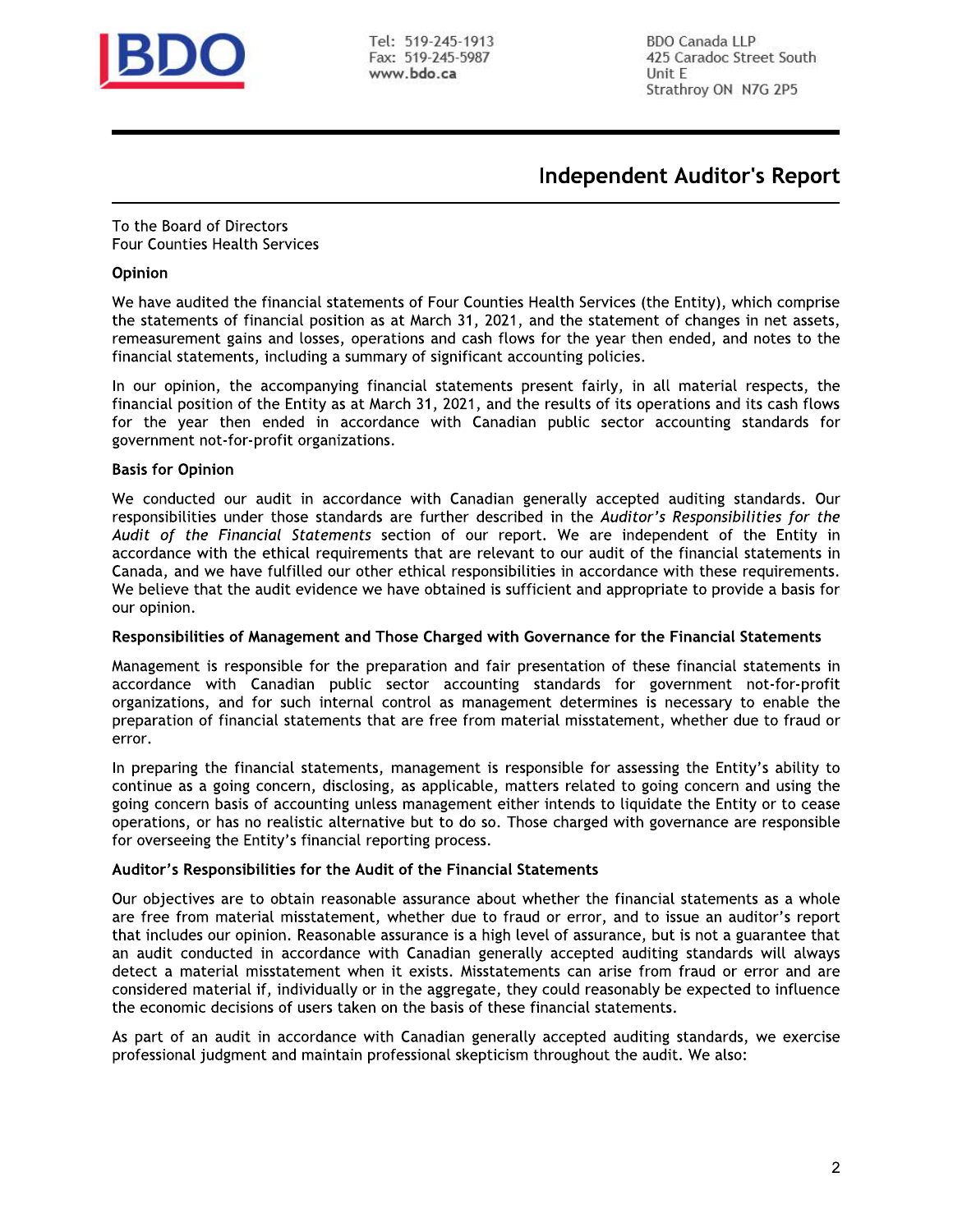- Identify and assess the risks of material misstatement of the financial statements, whether due to fraud or error, design and perform audit procedures responsive to those risks, and obtain audit evidence that is sufficient and appropriate to provide a basis for our opinion. The risk of not detecting a material misstatement resulting from fraud is higher than for one resulting from error, as fraud may involve collusion, forgery, intentional omissions, misrepresentations, or the override of internal control.
- Obtain an understanding of internal control relevant to the audit in order to design audit procedures that are appropriate in the circumstances, but not for the purpose of expressing an opinion on the effectiveness of the Entity's internal control.
- Evaluate the appropriateness of accounting policies used and the reasonableness of accounting estimates and related disclosures made by management.
- Conclude on the appropriateness of management's use of the going concern basis of accounting and, based on the audit evidence obtained, whether a material uncertainty exists related to events or conditions that may cast significant doubt on the Entity's ability to continue as a going concern. If we conclude that a material uncertainty exists, we are required to draw attention in our auditor's report to the related disclosures in the financial statements or, if such disclosures are inadequate, to modify our opinion. Our conclusions are based on the audit evidence obtained up to the date of our auditor's report. However, future events or conditions may cause the Entity to cease to continue as a going concern.
- Evaluate the overall presentation, structure and content of the financial statements, including the disclosures, and whether the financial statements represent the underlying transactions and events in a manner that achieves fair presentation.

We communicate with those charged with governance regarding, among other matters, the planned scope and timing of the audit and significant audit findings, including any significant deficiencies in internal control that we identify during our audit.

### BDO Canada LLP

Chartered Professional Accountants, Licensed Public Accountants

Strathroy, Ontario June 23, 2021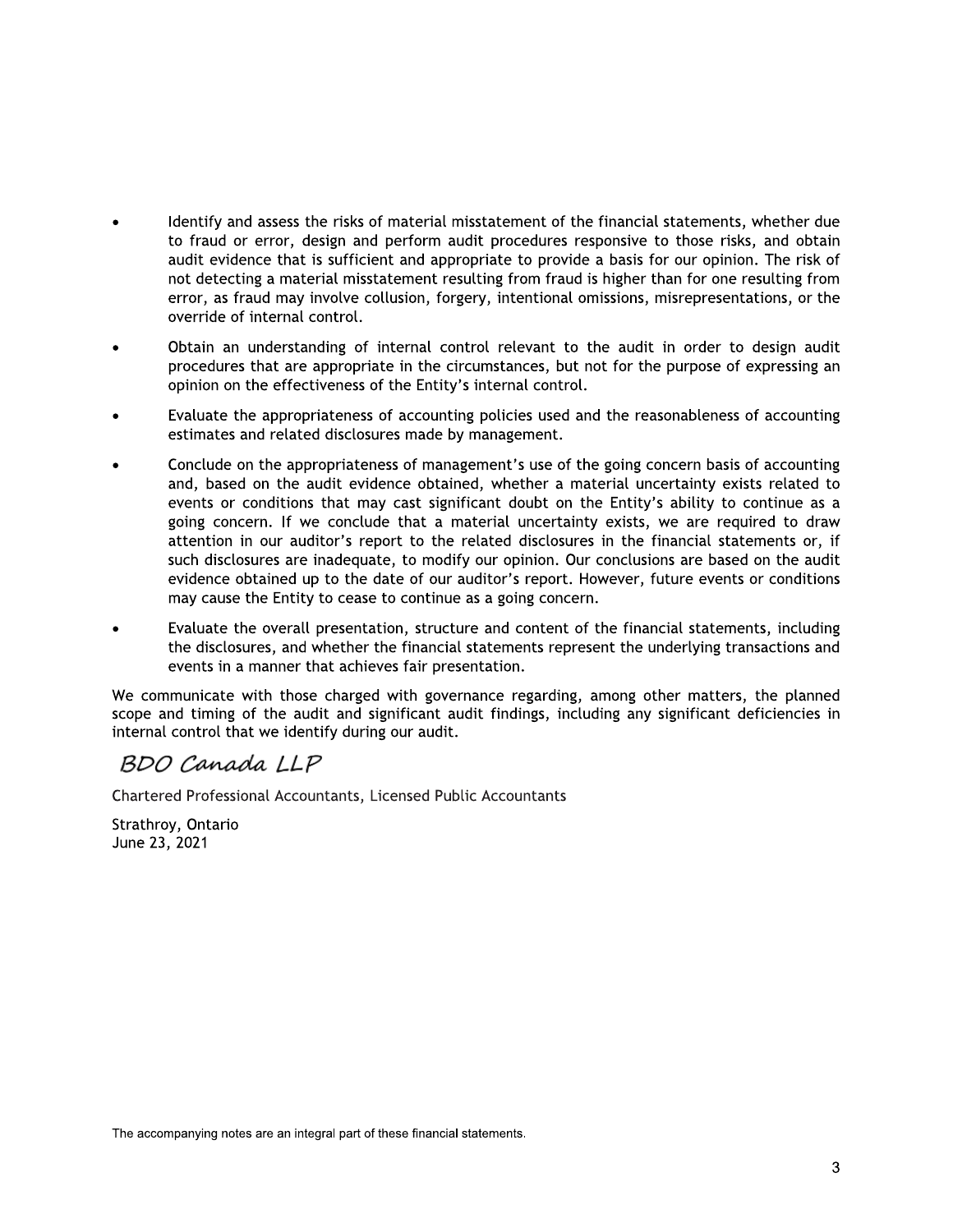# **Four Counties Health Services Statement of Financial Position**

| March 31                                                                                                                     | 2021                                                         | 2020                                                        |
|------------------------------------------------------------------------------------------------------------------------------|--------------------------------------------------------------|-------------------------------------------------------------|
| <b>Assets</b>                                                                                                                |                                                              |                                                             |
| Current<br>Cash<br>Short-term investments (Note 5)<br>Accounts receivable (Note 3)<br>Inventory (Note 7)<br>Prepaid expenses | \$<br>4,559,781<br>2,978,115<br>489,605<br>10,431<br>108,431 | \$<br>3,885,264<br>2,773,029<br>251,881<br>6,391<br>105,561 |
| Current portion of receivable from related parties (Note 12)                                                                 | 162,011                                                      | 156,614                                                     |
| <b>Restricted</b><br>Cash                                                                                                    | 8,308,374<br>1,424                                           | 7,178,740<br>1,435                                          |
| Long-term receivable from related parties (Note 12)                                                                          | 782,698                                                      | 958,546                                                     |
| Capital assets (Note 8)                                                                                                      | 7,666,710                                                    | 6,802,918                                                   |
|                                                                                                                              | \$16,759,206                                                 | \$14,941,639                                                |
| <b>Liabilities and Net Assets</b>                                                                                            |                                                              |                                                             |
| Current<br>Accounts payable and accrued liabilities (Note 6)                                                                 | \$<br>1,893,913                                              | \$<br>1,826,510                                             |
| Deferred contributions relating to capital assets (Note 10)<br>Post-employment benefits (Note 11)                            | 6,336,544<br>212,000                                         | 5,169,556<br>179,200                                        |
|                                                                                                                              | 8,442,457                                                    | 7,175,266                                                   |
| Net assets<br>Internally restricted<br>Unrestricted                                                                          | 1,424<br>8,084,099                                           | 1,435<br>7,681,169                                          |
| Accumulated remeasurement gains                                                                                              | 8,085,523<br>231,226                                         | 7,682,604<br>83,769                                         |
|                                                                                                                              | 8,316,749                                                    | 7,766,373                                                   |
|                                                                                                                              | \$16,759,206                                                 | \$<br>14,941,639                                            |

On behalf of the Board of Directors:

Bonnie Twyford

Director

Director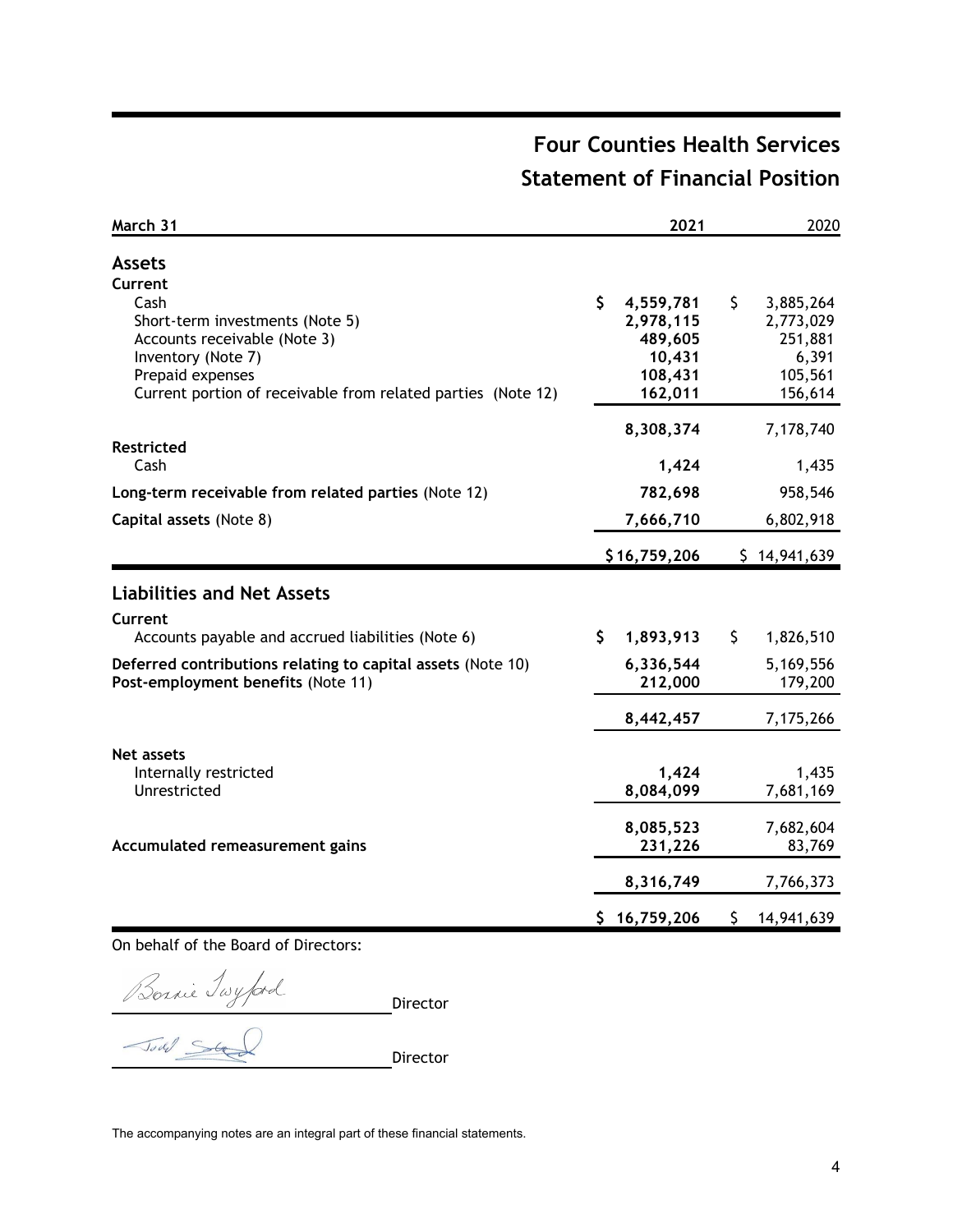# **Four Counties Health Services Statement of Changes in Net Assets**

| For the year ended March 31                          |   |                   |              | 2021                                         | 2020      |
|------------------------------------------------------|---|-------------------|--------------|----------------------------------------------|-----------|
|                                                      |   | <b>Restricted</b> | Unrestricted | <b>Total</b>                                 | Total     |
| Balance, beginning of year                           | S |                   |              | 1,435 \$ 7,681,169 \$ 7,682,604 \$ 7,617,886 |           |
| Excess (deficiency) of revenues over<br>expenditures |   | (11)              | 402,930      | 402,919                                      | 64,718    |
| Balance, end of year                                 |   | 1.424             | \$8,084,099  | \$8,085,523                                  | 7,682,604 |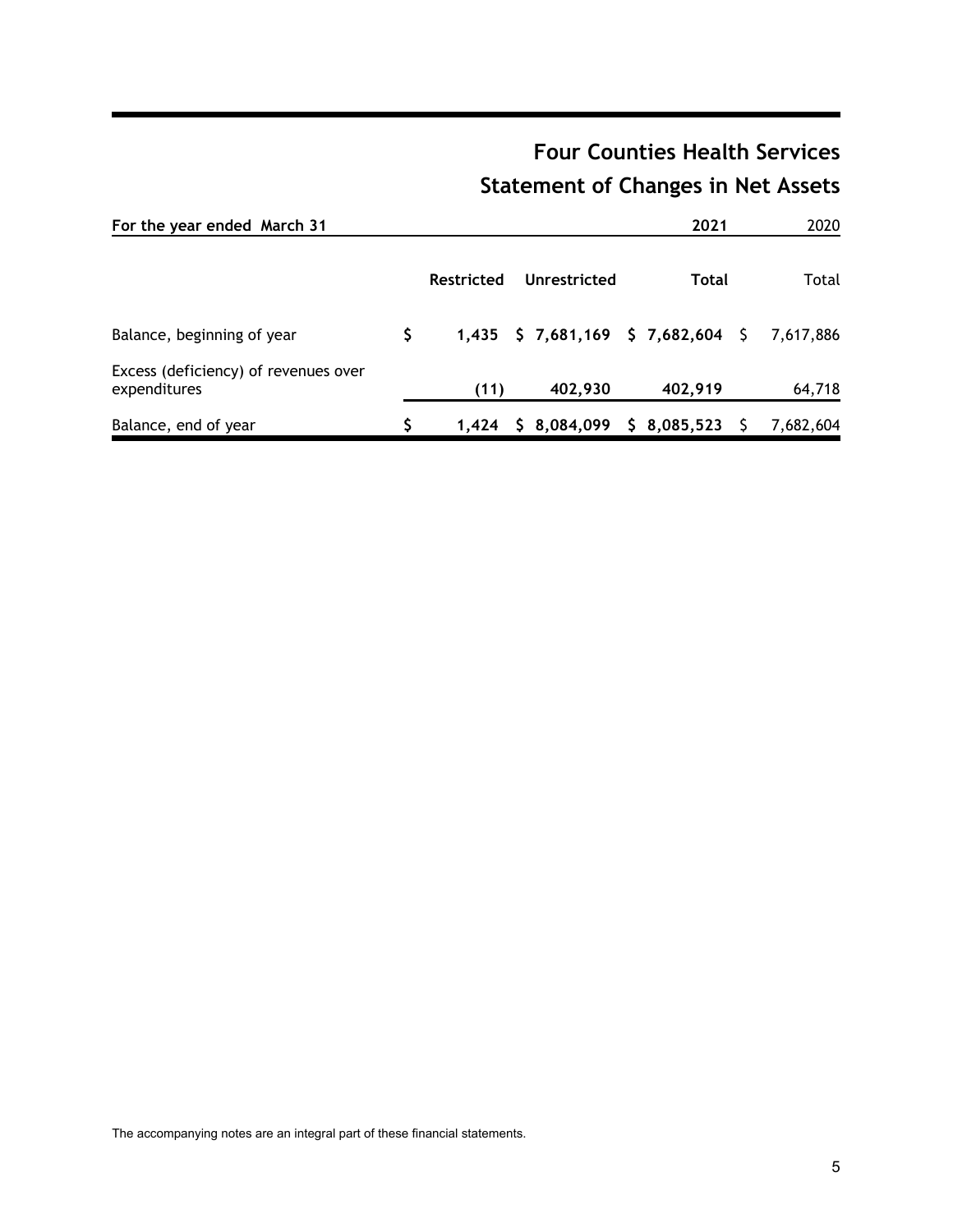# **Four Counties Health Services Statement of Remeasurement Gains and Losses**

| For the year ended March 31                                      | 2021    | 2020      |
|------------------------------------------------------------------|---------|-----------|
| Accumulated remeasurement gains at beginning of year             | 83.769  | 131,544   |
| Unrealized gains (losses) attributable to short-term investments | 147,457 | (47, 775) |
| Accumulated remeasurement gains at end of year                   | 231,226 | 83,769    |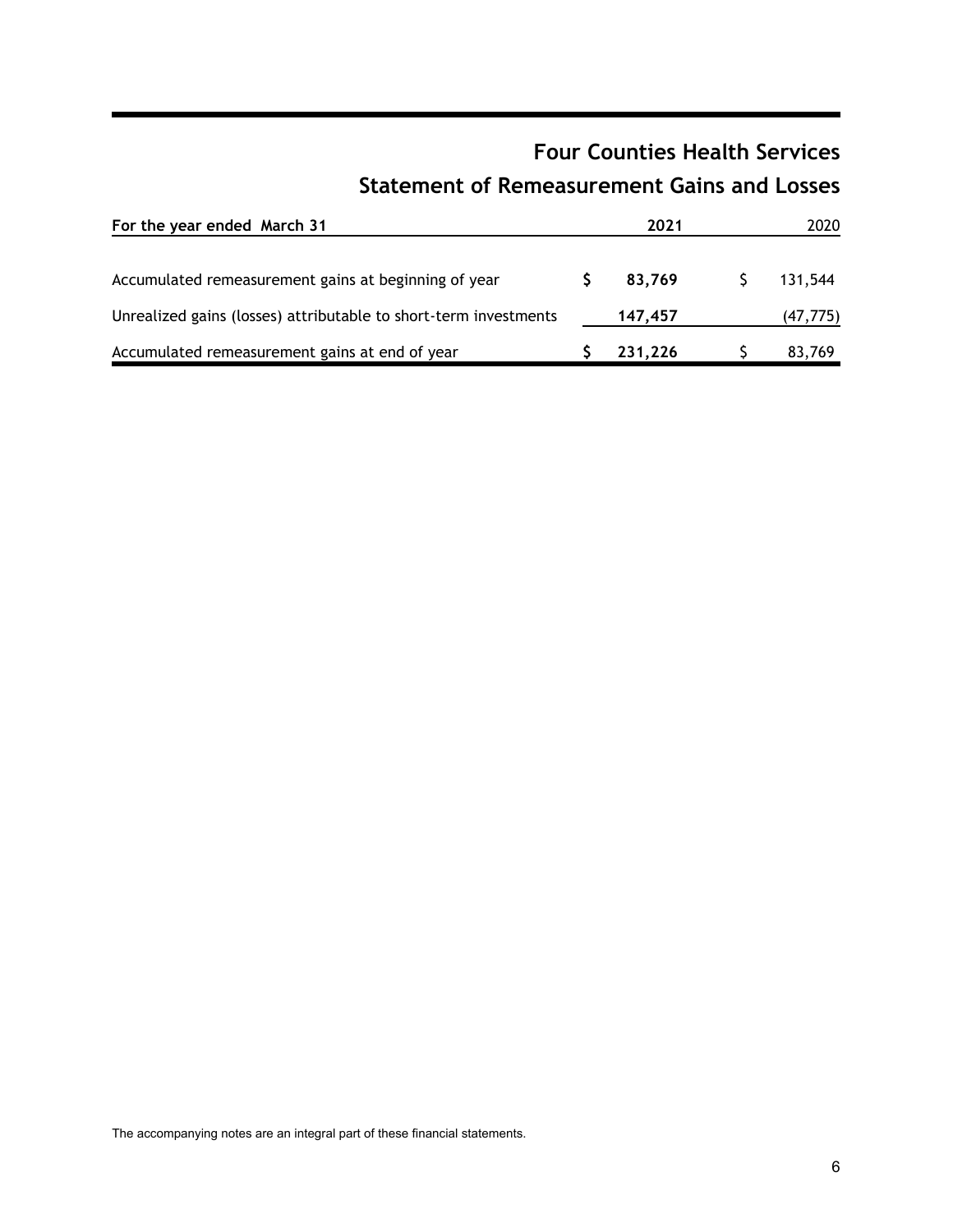| For the year ended March 31                               | 2021          | 2020         |
|-----------------------------------------------------------|---------------|--------------|
| Revenue                                                   |               |              |
| Ministry of Health and Long-Term Care (Note 4)            | \$11,476,260  | \$10,785,766 |
| Patient revenues                                          | 379,319       | 456,268      |
| Differential and co-payment                               | 14,346        | 50,425       |
| Recoveries and miscellaneous                              | 425,126       | 577,444      |
| Amortization of deferred capital contributions, equipment | 271,173       | 317,439      |
| Other votes (Note 20)                                     | 379,927       | 399,571      |
|                                                           | 12,946,151    | 12,586,913   |
| <b>Expenses</b>                                           |               |              |
| Salaries and wages                                        | 5,905,218     | 5,524,741    |
| Employee benefits                                         | 946,586       | 1,058,512    |
| Employee future benefits (Note 11)                        | 42,900        | 100          |
| Medical staff payments                                    | 1,829,177     | 1,786,307    |
| Supplies and other expenses                               | 2,631,823     | 2,840,800    |
| Medical and surgical supplies                             | 174,310       | 142,070      |
| <b>Drugs</b>                                              | 127,236       | 142,048      |
| Amortization - equipment (Note 8)                         | 347,178       | 440,598      |
| Other votes (Note 20)                                     | 371,689       | 399,564      |
|                                                           | 12,376,117    | 12,334,740   |
| Operating excess of revenue over expenditures             | 570,034       | 252,173      |
| <b>Other Revenues (Expenses)</b>                          |               |              |
| Amortization of deferred capital contributions, building  | 380,351       | 248,243      |
| Amortization of building and land improvements (Note 8)   | (547, 466)    | (435, 698)   |
|                                                           | (167, 115)    | (187, 455)   |
|                                                           |               |              |
| <b>Excess of revenues over expenditures</b>               | \$<br>402,919 | \$<br>64,718 |

# **Four Counties Health Services Statement of Operations**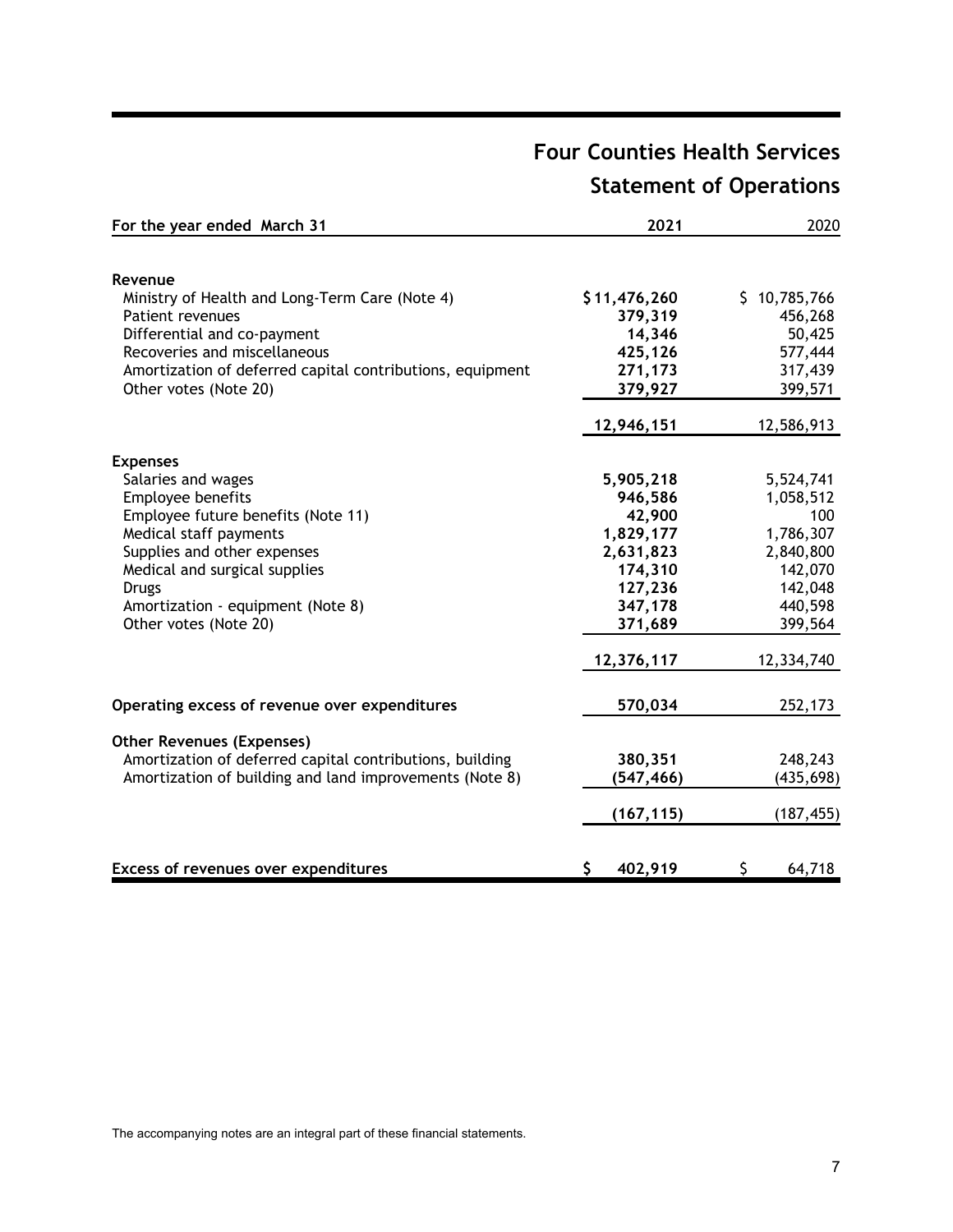| For the year ended March 31                                                                         | 2021            |     | 2020       |
|-----------------------------------------------------------------------------------------------------|-----------------|-----|------------|
| Cash provided by (used in)                                                                          |                 |     |            |
| <b>Operating activities</b>                                                                         |                 |     |            |
| Excess of revenues over expenditures                                                                | \$<br>402,919   | \$  | 64,718     |
| Items not involving cash                                                                            | 905,041         |     | 885,832    |
| Amortization of capital assets (Note 8)<br>Amortization of deferred capital contributions (Note 10) | (659, 680)      |     | (574, 968) |
| Gain on disposal of capital assets                                                                  |                 |     | (4, 391)   |
| Increase (decrease) in post-employment benefits liability                                           | 32,800          |     | (14, 100)  |
|                                                                                                     | 681,080         |     | 357,091    |
| Net changes in non-cash working capital balances:                                                   |                 |     |            |
| Accounts receivable                                                                                 | (237, 724)      |     | (41, 507)  |
| Inventory                                                                                           | (4,040)         |     | 4,271      |
| Prepaid expenses                                                                                    | (2,870)         |     | (18, 373)  |
| Accounts payable and accrued charges                                                                | 67,403          |     | 788,147    |
|                                                                                                     | 503,849         |     | 1,089,629  |
| <b>Investing activities</b>                                                                         |                 |     |            |
| Payment received on long-term receivable                                                            | 170,452         |     | 168,170    |
| Advance on long-term receivable                                                                     |                 |     | (322, 038) |
| Purchase of investments                                                                             | (367, 555)      |     | (447, 534) |
| Proceeds from disposal of investments                                                               | 309,927         |     | 365,035    |
|                                                                                                     | 112,824         |     | (236, 367) |
| <b>Capital activities</b>                                                                           |                 |     |            |
| Contributions received for capital assets                                                           | 1,826,668       |     | 594,341    |
| Net acquisition of capital assets                                                                   | (1,768,835)     |     | (615, 929) |
|                                                                                                     | 57,833          |     | (21, 588)  |
| Increase (decrease) in cash and equivalents during the year                                         | 674,506         |     | 831,674    |
|                                                                                                     |                 |     |            |
| Cash and equivalents, beginning of year                                                             | 3,886,699       |     | 3,055,025  |
| Cash and equivalents, end of year                                                                   | \$4,561,205     | \$. | 3,886,699  |
| Represented by:                                                                                     |                 |     |            |
| Cash                                                                                                | 4,559,781<br>S. | \$  | 3,885,264  |
| Restricted cash                                                                                     | 1,424           |     | 1,435      |
|                                                                                                     | \$4,561,205     | S.  | 3,886,699  |
| Supplemental Disclosure of Cash Flow Information:                                                   |                 |     |            |
|                                                                                                     |                 |     |            |
| Interest received in the year                                                                       | 114,998<br>\$.  | \$. | 158,423    |

# **Four Counties Health Services Statement of Cash Flows**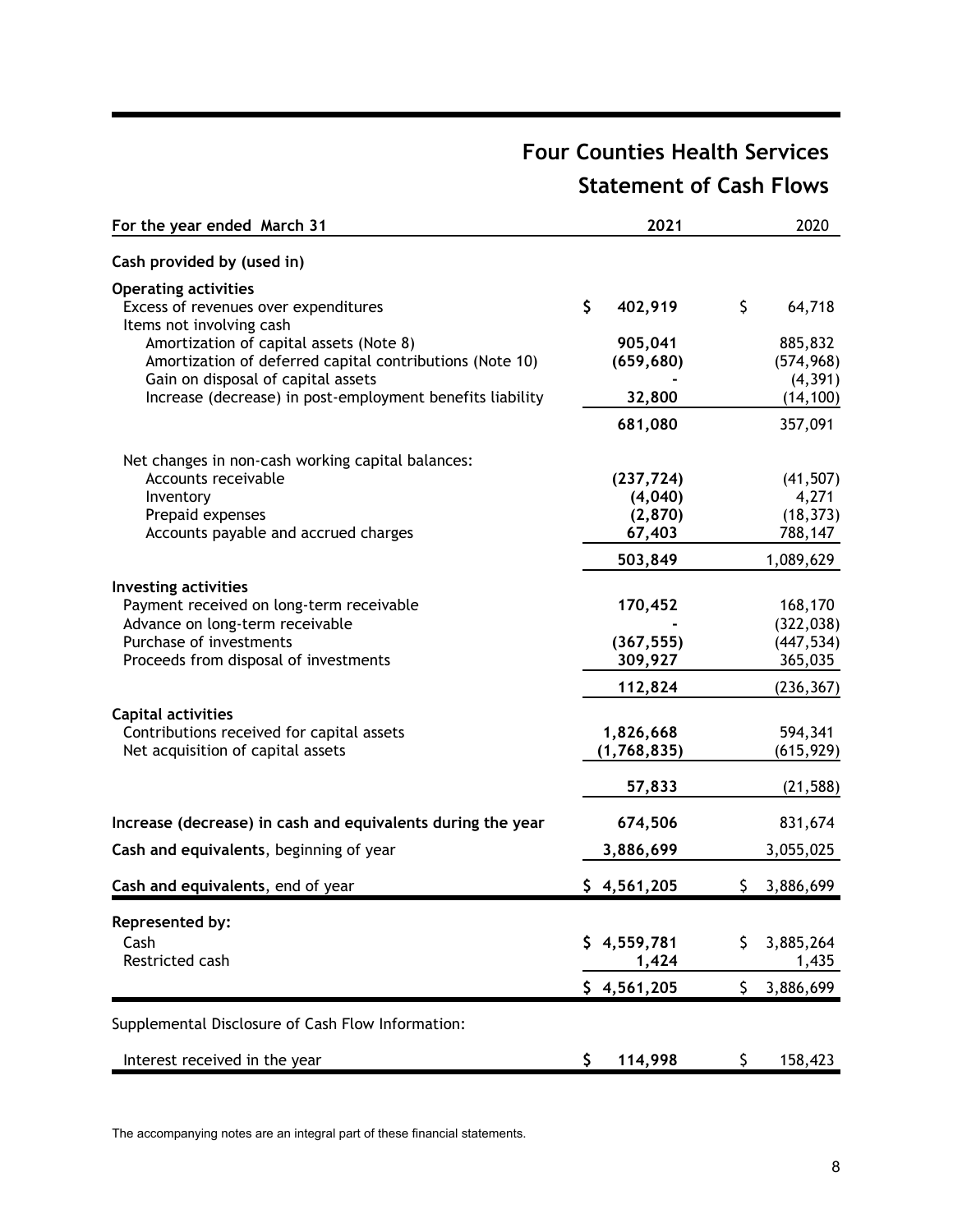### **March 31, 2021**

| 1. Significant Accounting Policies |                                                                                                                                                                                                                                                                                                                                                                                                                                                                                                                                                                                                                                                                                                                |
|------------------------------------|----------------------------------------------------------------------------------------------------------------------------------------------------------------------------------------------------------------------------------------------------------------------------------------------------------------------------------------------------------------------------------------------------------------------------------------------------------------------------------------------------------------------------------------------------------------------------------------------------------------------------------------------------------------------------------------------------------------|
| <b>Nature of Organization</b>      | Four Counties Health Services (the "Hospital") provides health<br>care services to the residents of the Four Counties and<br>surrounding areas. The Hospital, incorporated without share<br>capital under the Corporations Act of Ontario, is a charitable<br>organization within the meaning of the Income Tax Act<br>(Canada). During 1998 the name was legally changed from Four<br>Counties General Hospital.                                                                                                                                                                                                                                                                                              |
|                                    | The Hospital is a registered charity and, as such, is exempt<br>from income taxes under the Income Tax Act (Canada).                                                                                                                                                                                                                                                                                                                                                                                                                                                                                                                                                                                           |
| <b>Basis of Accounting</b>         | The financial statements of the Hospital have been prepared in<br>accordance with Canadian public sector accounting standards<br>for government not-for-profit organizations, including the 4200<br>series of standards, as issued by the Public Sector Accounting<br>Board ("PSAB for Government NPOs"). The Four Counties<br>Health Services Foundation is a separate entity whose financial<br>information is reported separately from the Hospital.                                                                                                                                                                                                                                                        |
| <b>Management Estimates</b>        | The preparation of financial statements in conformity with<br>PSAB for Government NPOs requires management to make<br>estimates and assumptions that affect the reported amount of<br>assets and liabilities, the disclosure of contingent assets and<br>liabilities at the date of the financial statements, and the<br>reported amounts of revenue and expenses during the period.<br>Actual results could differ from these estimates. Areas of key<br>estimation include determination of the allowance for doubtful<br>accounts, actuarial estimation of post-employment benefits,<br>amortization of capital assets, deferred revenue and significant<br>revenue accruals for pandemic funding (Note 4). |
| <b>MOHLTC and SW LHIN Funding</b>  | Under the Health Insurance Act and the regulations thereto, the<br>Hospital is funded primarily by the Province of Ontario in<br>accordance with budget arrangements established by the<br>MOHLTC and SW LHIN. The financial statements reflect agreed                                                                                                                                                                                                                                                                                                                                                                                                                                                         |

funding arrangements approved by the MOHLTC and SW LHIN

with respect to the year ended March 31, 2021.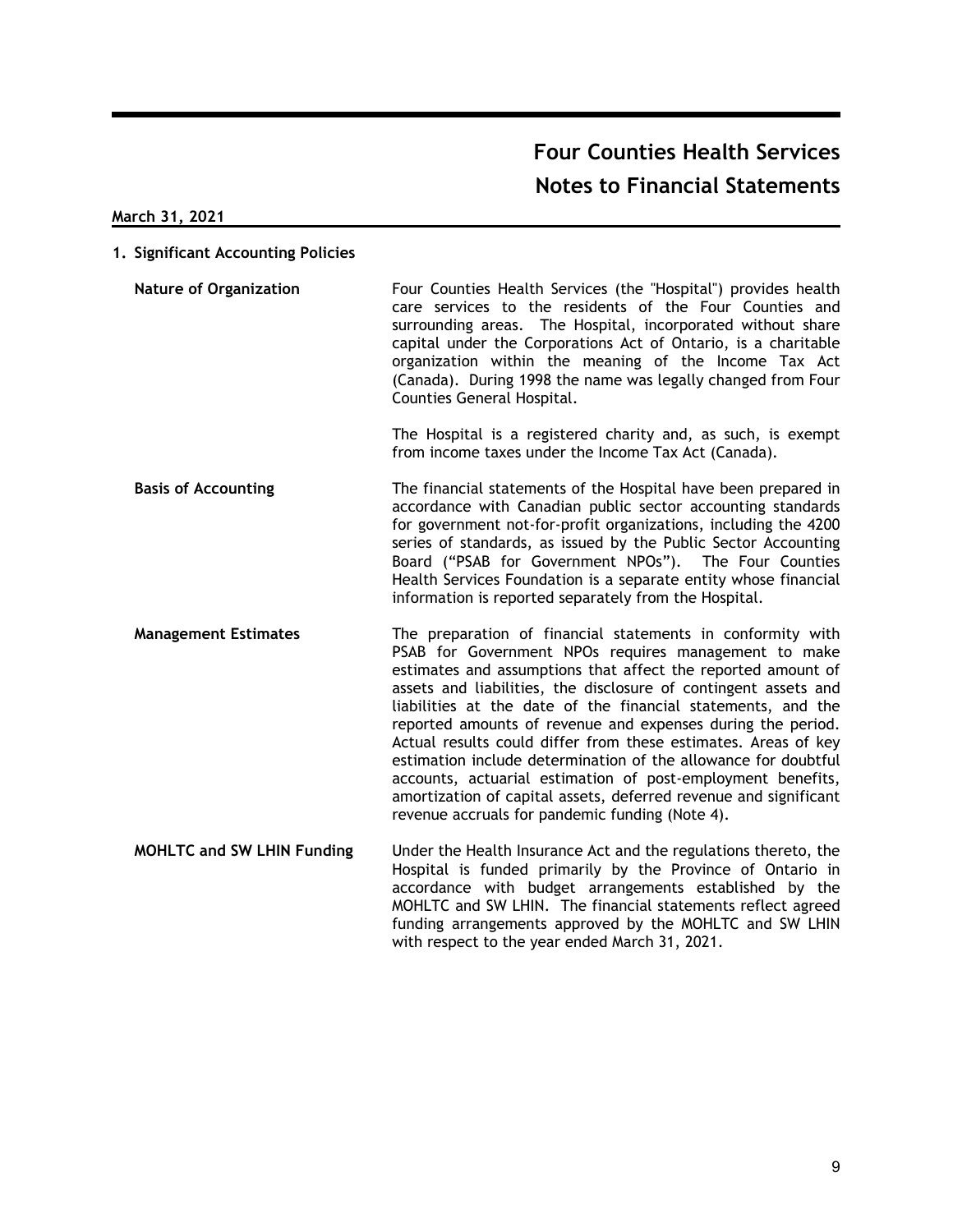### **March 31, 2021**

### **1. Significant Accounting Policies (continued)**

**Revenue Recognition** The Hospital follows the deferral method of accounting for contributions, which include donations and government grants.

> Under the Health Insurance Act and Regulations thereto, the Hospital is funded primarily by the Province of Ontario in accordance with budget arrangements established by the Ministry of Health and Long-term Care ("MOHLTC"), and the South West Local Health Integration Network ("SW LHIN"). The Hospital has entered into a Hospital Service Accountability Agreement (the "H-SAA") for fiscal 2021 with the MOHLTC and SW LHIN that sets out the rights and obligations of the parties to the H-SAA in respect of funding provided to the Hospital by the MOHLTC/SW LHIN. The H-SAA also sets out the performance standards and obligations of the Hospital that establish acceptable results for the Hospital's performance in a number of areas.

> If the Hospital does not meet its performance standards or obligations, the MOHLTC/SW LHIN has the right to adjust funding received by the Hospital. The MOHLTC/SW LHIN is not required to communicate certain funding adjustments until after the submission of year-end data. Since this data is not submitted until after completion of the financial statements, the amount of MOHLTC/SW LHIN funding received by the Hospital during the year may be increased or decreased subsequent to year-end.

> Grants approved but not received at the end of an accounting period are accrued. Where a portion of a grant relates to a future period it is deferred and recognized in that subsequent period.

> Unrestricted contributions are recognized as revenue when received or receivable if the amount can be reasonably estimated and collection is reasonably assured.

> Restricted contributions for the purchase of capital assets are deferred and amortized into revenue at a rate corresponding with the amortization rate for the related capital assets.

> Amortization of buildings is not funded by the SW LHIN and accordingly the amortization of buildings has been reflected as an undernoted item in the statement of operations with the corresponding realization of revenue for deferred contributions.

> Revenue from patient services is recognized when the service is provided.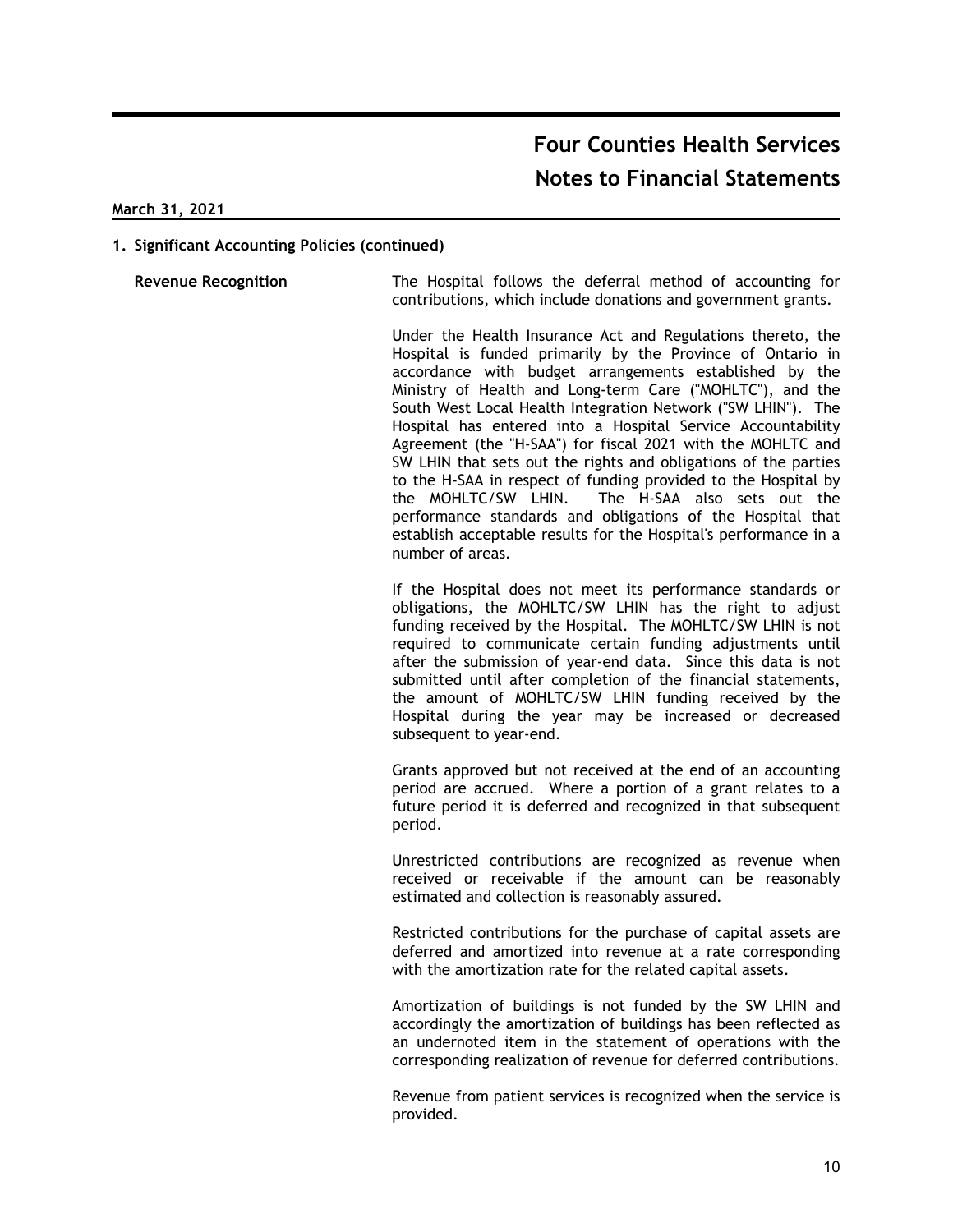**March 31, 2021**

### **1. Significant Accounting Policies (continued)**

**Financial Instruments** The Hospital classifies its financial instruments as either fair value or amortized cost. The Hospital's accounting policy for each category is as follows:

> **Fair value** This category includes cash and short-term investments.

They are initially recognized at cost and subsequently carried at fair value. Changes in fair value are recognized in the statement of remeasurement gains and losses until they are realized, when they are transferred to the statement of operations.

Transaction costs related to financial instruments in the fair value category are expensed as incurred.

Where a decline in fair value is determined to be other than temporary, the amount of the loss is removed from accumulated remeasurement gains and losses and recognized in the statement of operations. On sale, the amount held in accumulated remeasurement gains and losses associated with that instrument is removed from net assets and recognized in the statement of operations.

### **Amortized cost**

This category includes accounts receivable, accounts payable and accrued liabilities, and receivable from Villa mortgage. They are initially recognized at cost and subsequently carried at amortized cost using the effective interest rate method, less any impairment losses on financial assets.

Transaction costs related to financial instruments in the amortized cost category are added to the carrying value of the instrument.

Writedowns on financial assets in the amortized cost category are recognized when the amount of a loss is known with sufficient precision, and there is no realistic prospect of recovery. Financial assets are then written down to net recoverable value with the writedown being recognized in the statement of operations.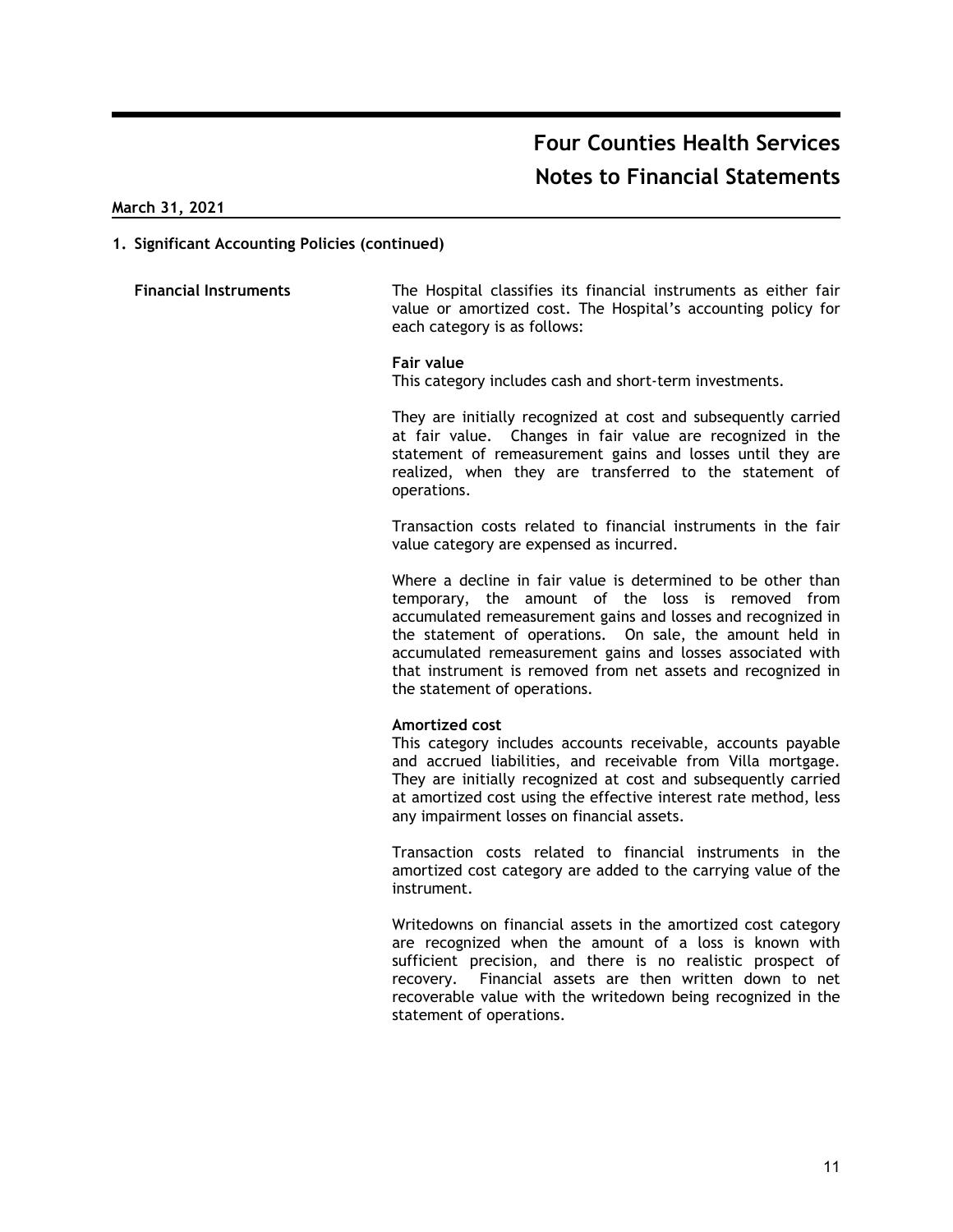### **March 31, 2021**

### **1. Significant Accounting Policies (continued)**

| Inventory                   | Inventory is valued at the lower of cost and net realizable<br>Cost is determined on the first-in first-out basis.<br>value.<br>Inventory consists of pharmaceuticals that are used in the<br>Hospital's operations and not for sale purposes.                                                                                                                                                                                                                                                                                                                                                                                                                                                                                                                      |
|-----------------------------|---------------------------------------------------------------------------------------------------------------------------------------------------------------------------------------------------------------------------------------------------------------------------------------------------------------------------------------------------------------------------------------------------------------------------------------------------------------------------------------------------------------------------------------------------------------------------------------------------------------------------------------------------------------------------------------------------------------------------------------------------------------------|
| <b>Capital Assets</b>       | Purchased capital assets are recorded at cost less accumulated<br>amortization. Contributed capital assets are recorded at fair<br>value at the date of contribution. Repairs and maintenance<br>costs are charged to expense. Betterments that extend the<br>estimated useful life of an asset are capitalized. When a<br>capital asset no longer contributes to the Hospital's ability to<br>provide services or the value of future economic benefits<br>associated with the capital asset is less than its net book value,<br>the carrying value of the capital asset is reduced to reflect the<br>decline in the asset's value. Construction in progress is not<br>amortized until construction is substantially complete and the<br>assets are ready for use. |
|                             | Capital assets are capitalized on acquisition and amortized on a<br>straight-line basis over their useful lives, which has been<br>estimated to be as follows:                                                                                                                                                                                                                                                                                                                                                                                                                                                                                                                                                                                                      |
|                             | 10 - 25 years<br>Land improvements<br>Buildings and related service equipment 5 - 40 years<br>3 - 20 years<br>Major equipment                                                                                                                                                                                                                                                                                                                                                                                                                                                                                                                                                                                                                                       |
| <b>Contributed Services</b> | Volunteers contribute numerous hours to assist the Hospital in<br>carrying out certain charitable aspects of its service delivery<br>activities. The fair value of these contributed services is not<br>readily determinable and, as such, is not reflected in these<br>financial statements.                                                                                                                                                                                                                                                                                                                                                                                                                                                                       |
| <b>Pension Plan</b>         | The Hospital participates in a multi-employer defined benefit<br>pension plan, however, sufficient information is not available<br>to use defined benefit accounting. Therefore, the Hospital<br>accounts for the plan as if it were a defined contribution plan,<br>recognizing contributions as an expense in the year to which<br>they relate.                                                                                                                                                                                                                                                                                                                                                                                                                   |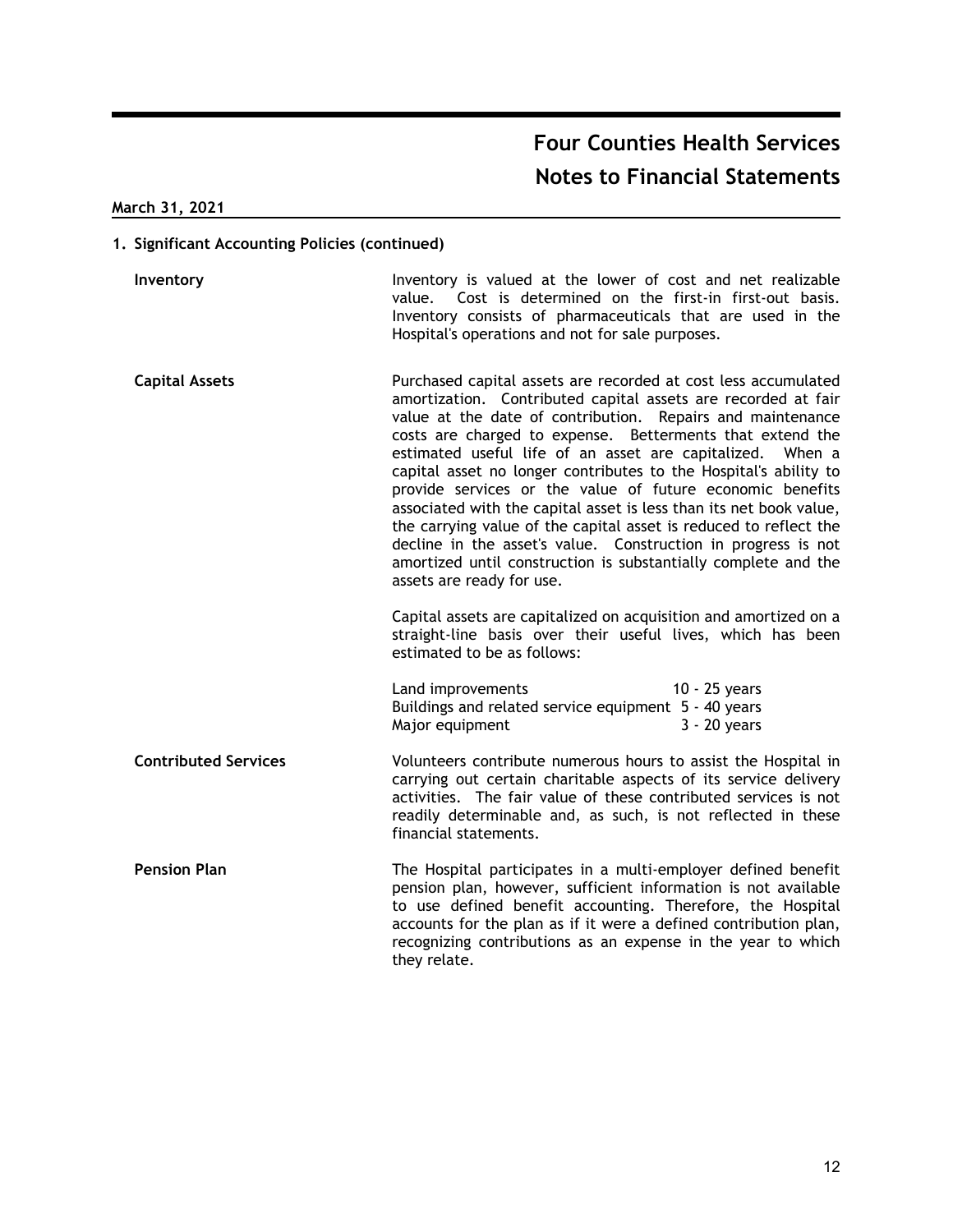**March 31, 2021**

### **1. Significant Accounting Policies (continued)**

| <b>Retirement and Post-Employment</b><br><b>Benefits</b> |         | The Hospital provides defined retirement and post-employment<br>benefits to certain employee groups. These benefits include<br>pension, health and dental. The Hospital has adopted the<br>following policies with respect to accounting for these<br>employee benefits:                                                                                                                                                                                                                                                                        |
|----------------------------------------------------------|---------|-------------------------------------------------------------------------------------------------------------------------------------------------------------------------------------------------------------------------------------------------------------------------------------------------------------------------------------------------------------------------------------------------------------------------------------------------------------------------------------------------------------------------------------------------|
|                                                          | (i)     | The costs of post-employment future benefits are<br>actuarially determined using management's best<br>estimate of health care costs, disability recovery rates<br>and discount rates. Adjustments to these costs arising<br>from changes in estimates and experience gains and<br>losses are amortized to income over the estimated<br>average remaining service life of the employee groups<br>on a straight line basis. Plan amendments, including<br>past service costs are recognized as an expense in the<br>period of the plan amendment. |
|                                                          | (ii)    | The costs of the multi-employer defined benefit<br>pension are the employer's contributions due to the<br>plan in the period.                                                                                                                                                                                                                                                                                                                                                                                                                   |
|                                                          | (iii)   | The discount used in the determination of the above-<br>mentioned liabilities is equal to the Hospital's internal<br>rate of borrowing.                                                                                                                                                                                                                                                                                                                                                                                                         |
| <b>Vacation Pay</b>                                      | earned. | Vacation pay is accrued for all employees as entitlement is                                                                                                                                                                                                                                                                                                                                                                                                                                                                                     |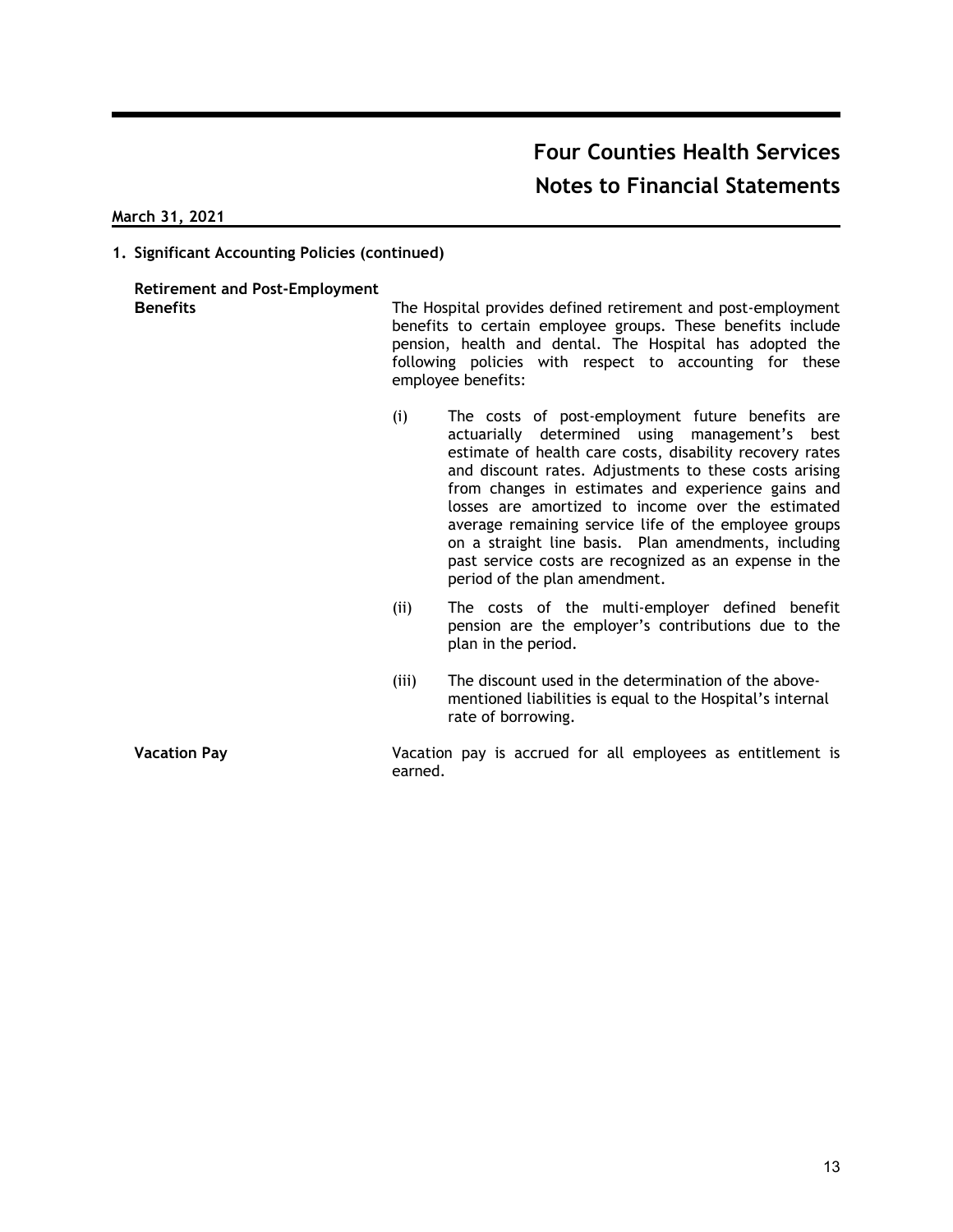### **March 31, 2021**

### **2. Financial Instrument Classification**

The following table provides cost and fair value information of financial instruments by category. The maximum exposure to credit risk would be the carrying value shown below.

|                                          |             | <b>Fair Value</b> Amortized Cost | Total        |
|------------------------------------------|-------------|----------------------------------|--------------|
| March 31, 2021                           |             |                                  |              |
| Cash                                     | \$4,559,781 | \$                               | \$4,559,781  |
| <b>Restricted Cash</b>                   | 1,424       |                                  | 1,424        |
| Short-term investments                   | 2,978,115   |                                  | 2,978,115    |
| Accounts receivable                      |             | 489,605                          | 489,605      |
| Receivable from related parties          |             | 944,709                          | 944,709      |
| Accounts payable and accrued liabilities |             | 1,893,913                        | 1,893,913    |
|                                          | \$7,539,320 | \$3,328,227                      | \$10,867,547 |
|                                          |             |                                  |              |
| March 31, 2020                           |             |                                  |              |
| Cash                                     | \$3,885,264 | \$                               | \$3,885,264  |
| <b>Restricted Cash</b>                   | 1,435       |                                  | 1,435        |
| Short-term investments                   | 2,773,029   |                                  | 2,773,029    |
| Accounts receivable                      |             | 251,881                          | 251,881      |
| Receivable from related parties          |             | 1,115,160                        | 1,115,160    |
| Accounts payable and accrued liabilities |             | 1,826,510                        | 1,826,510    |
|                                          | \$6,659,728 | \$3,193,551                      | \$9,853,279  |

The cash and short-term investments are a level 1 fair value measurement which are those derived from quoted prices (unadjusted) in active markets for identical assets or liabilities using the last bid price.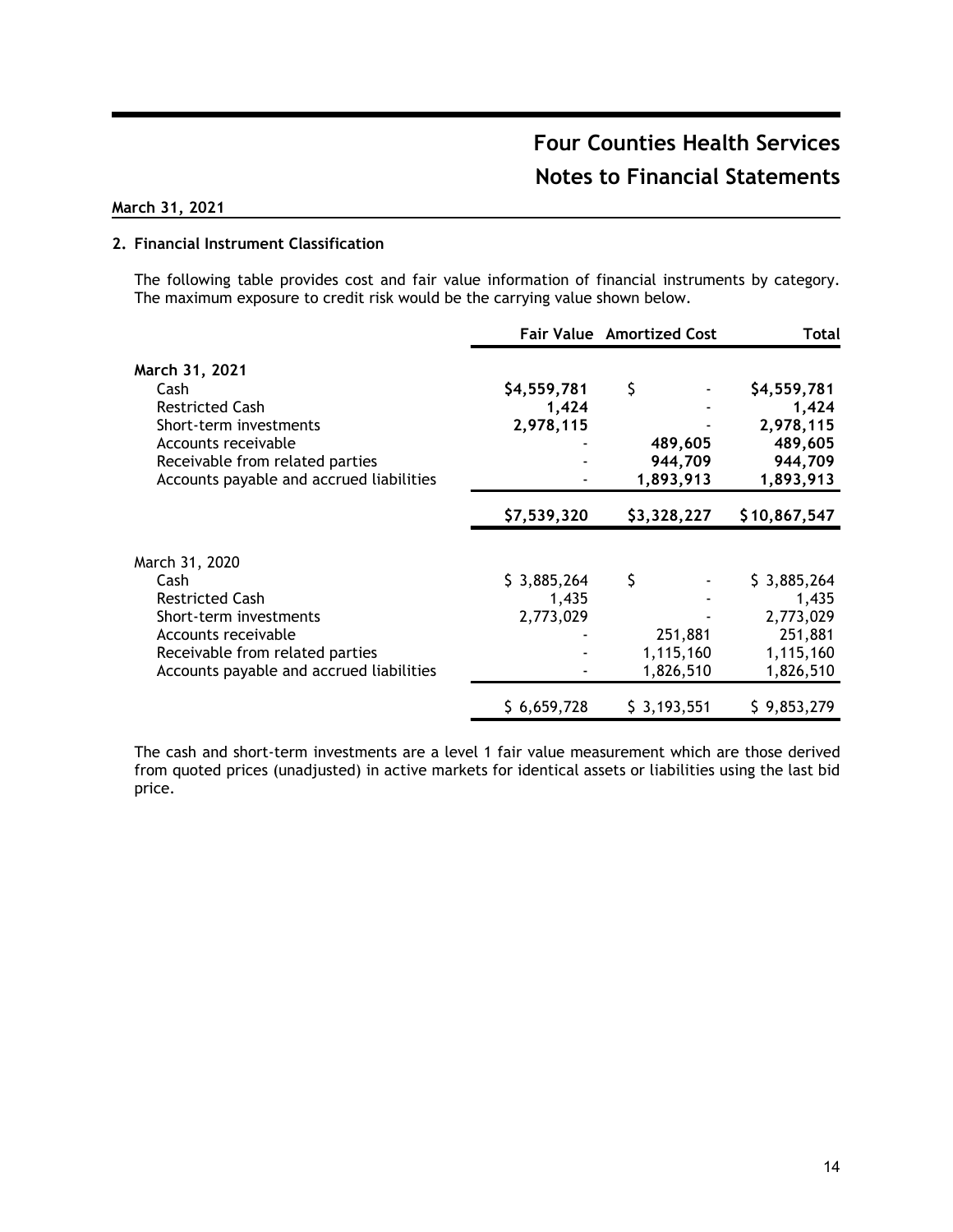### **March 31, 2021**

### **3. Accounts Receivable**

|                                       |                       |                     | <b>Past Due</b>     |                           |                    |              |
|---------------------------------------|-----------------------|---------------------|---------------------|---------------------------|--------------------|--------------|
|                                       | Total                 | Current             | $31 - 60$<br>days   | $61 - 90$<br>days         | $91 - 120$<br>days | $>120$ days  |
| Inpatients<br>Outpatients             | $13,063$ \$<br>12,237 | $1,429$ \$<br>7,894 | $7,358$ \$<br>2,427 | 135 <sup>5</sup><br>1,729 | - \$               | 4,140<br>186 |
| OHIP<br>MOHLTC (Note 4)               | 41,972<br>230,248     | 35,236<br>230,248   | 6,213               | 43                        | 274                | 206          |
| Miscellaneous                         | 197,685               | 193,687             | 3,760               | 24                        | 6                  | 210          |
| Gross receivables<br>Less: Impairment | 495,205               | 468,494             | 19,758              | 1,931                     | 280                | 4,742        |
| allowances                            | (5,600)               | (5,600)             |                     |                           |                    |              |
| Net receivables                       | 489,605               | 462,894             | 19,758 \$           | $1,931$ \$                | $280 \;$ \$        | 4,742        |

The amounts aged greater than 90 days owing from patients that have not had corresponding impairment allowances setup against them are collectible based on the Hospital's past experience. Management has reviewed the individual balances and based on credit worthiness of debtors and their past history of payment.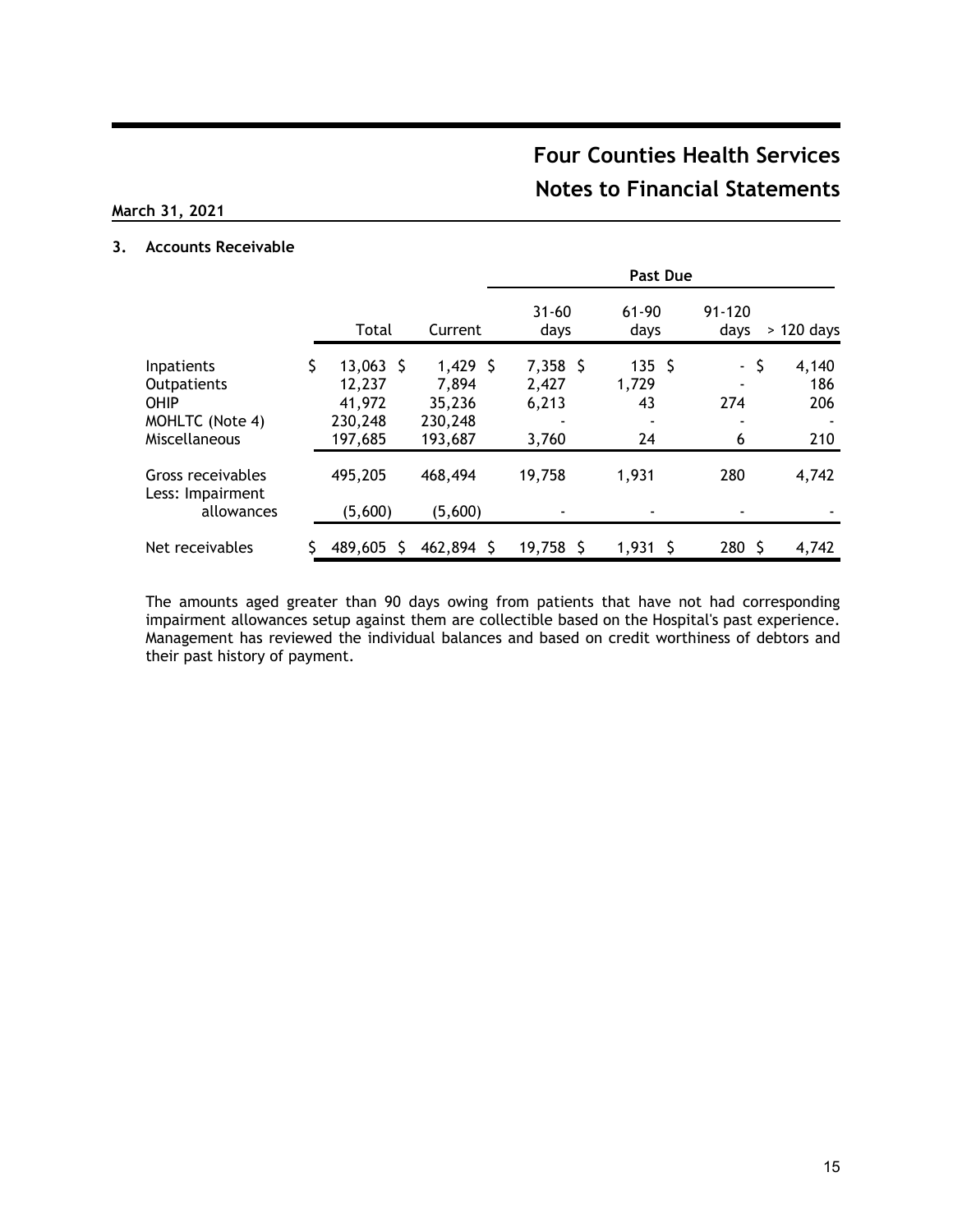### **4. COVID-19 Ministry of Health Funding**

In response to the ongoing COVID-19 pandemic, the MOH has announced funding programs to assist hospitals with incremental operating and capital costs and revenue decreases as a result of COVID-19. The Hospital has claimed the amounts for each funding program in the year:

|                                                                | <b>Received</b>                       | Accrued            | Total              |
|----------------------------------------------------------------|---------------------------------------|--------------------|--------------------|
| Incremental Expense Reimbursement<br>Lost Non-Ministry Revenue | 154,044 S<br>$\overline{\phantom{0}}$ | 117,300<br>112.948 | 271,344<br>112,948 |
|                                                                | 154,044 \$                            | 230,248            | 384,292            |

Management's estimate of the Hospital's MOH revenue is based on guidance which continues to evolve and the impacts of COVID-19 on the Hospital's operations, revenues and expenses. The guidance includes the maximum amount of funding potentially available to the Hospital, as well as the criteria for eligibility. As a result, there is measurement uncertainty associated with the MOH revenue related to COVID-19.

The amount accrued by management for each funding program is based on the financial results of the Hospital for the year, taking into account additional COVID-related cost pressures. The funding is subject to review and reconciliation in subsequent periods, funding recognized as revenue during the period may be increased or decreased in subsequent periods.

At the date of the approval of these financial statements, the amount of total funding is estimated at \$384,292 with \$230,248 (Note 3) to be received subsequent to year-end, and eligibility as determined by the Ministry guidance provided to the Hospital.

### **5. Short-Term Investments**

| בווסות וווווחס וווסווכ      |             | 2021          |              | 2020          |
|-----------------------------|-------------|---------------|--------------|---------------|
|                             |             | Fair<br>Value |              | Fair<br>Value |
| Fair value:                 | Cost        |               | Cost         |               |
| Investment cash             | 8,587       | S<br>8,587    | \$<br>11,736 | S<br>11,736   |
| Common shares               | 545,000     | 691,209       | 466,640      | 510,850       |
| Investment savings accounts | 814,859     | 814,859       | 879,584      | 879,584       |
| Foreign securities          | 76,308      | 174,627       | 92,890       | 143,987       |
| Guaranteed investment       |             |               |              |               |
| certificates                | 1,275,500   | 1,275,500     | 1,213,500    | 1,213,500     |
| Accrued interest            | 13,333      | 13,333        | 13,372       | 13,372        |
| Total investments           | \$2,733,587 | \$2,978,115   | \$2,677,722  | \$2,773,029   |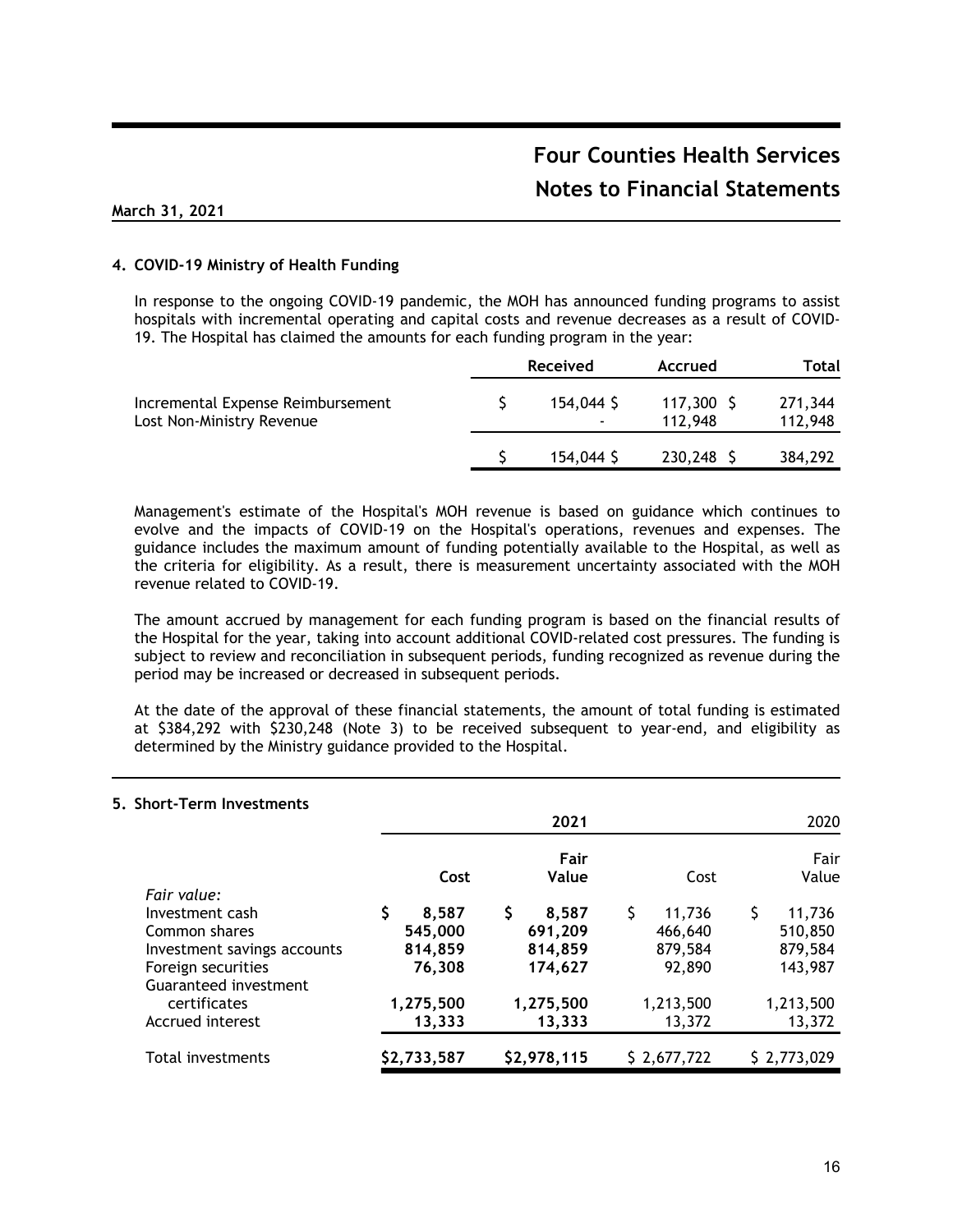### **March 31, 2021**

### **5. Short-Term Investments (continued)**

Short-term investments guaranteed investment certificates earn interest at 0.8 to 3.30% (2020 - 1.60 to 3.30%) and mature from June 2021 to December 2025 (2020 - June 2020 to May 2024).

The fair values of investments were determined by reference to published price quotations in an active market.

Income from investments has been included in recoveries and miscellaneous revenue on the statement of operations.

### **6. Accounts payable and accrued liabilities**

|                                                                            | 2021                                  |    | 2020                           |  |
|----------------------------------------------------------------------------|---------------------------------------|----|--------------------------------|--|
| Ministry of Health and Long-term Care<br>Trade<br>Wages and other accruals | \$<br>423,712<br>267,529<br>1,202,672 | \$ | 83,912<br>296,409<br>1,446,189 |  |
|                                                                            | \$1,893,913                           | S  | 1,826,510                      |  |
| 7. Inventory                                                               | 2021                                  |    | 2020                           |  |
| Pharmacy inventory                                                         | 10,431                                |    | 6,391                          |  |

All inventory is carried at cost.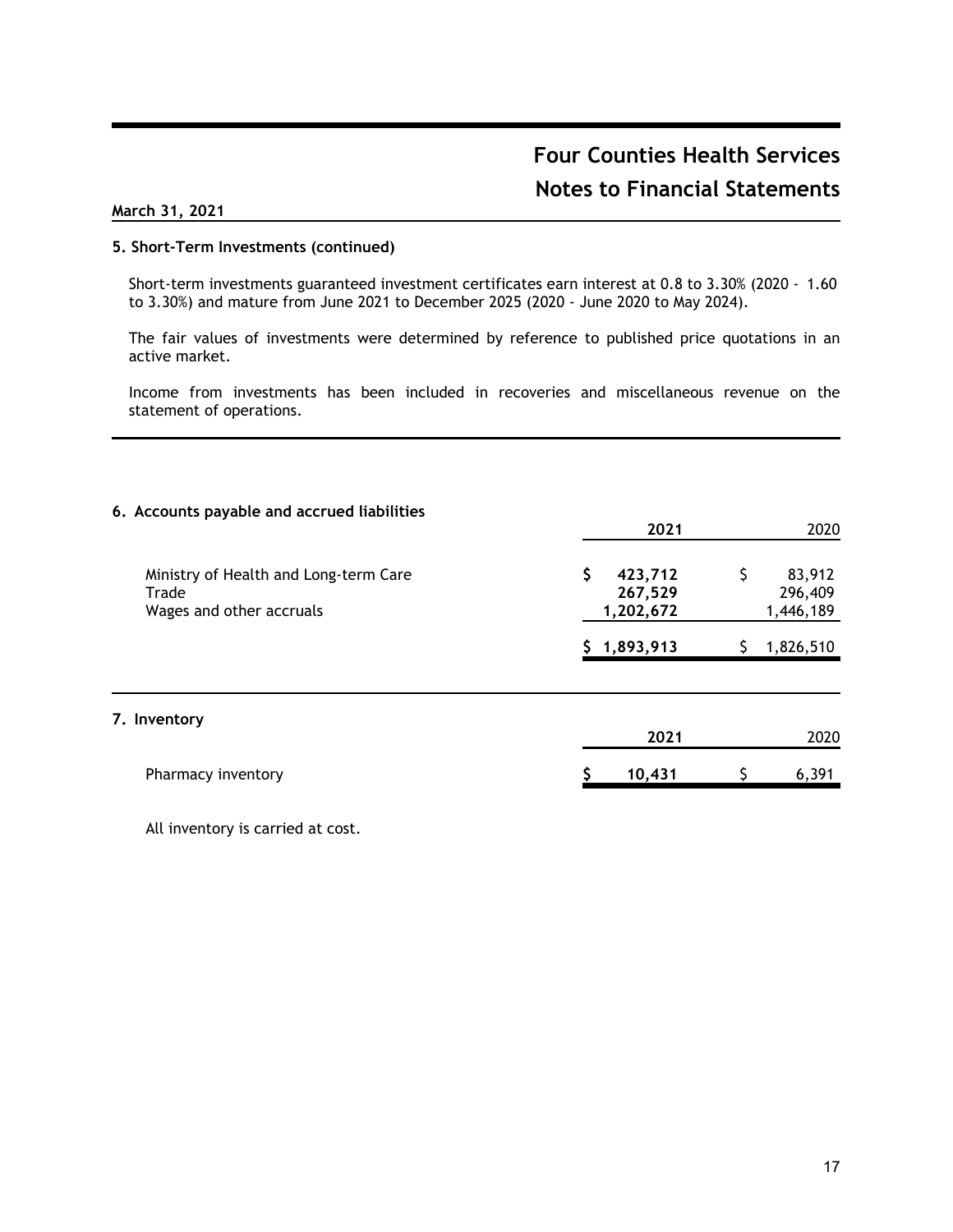### **March 31, 2021**

### **8. Capital Assets**

|                                                     |                        |                             | 2021 |                              |    | 2020                        |
|-----------------------------------------------------|------------------------|-----------------------------|------|------------------------------|----|-----------------------------|
|                                                     | Cost                   | Accumulated<br>Amortization |      | Cost                         |    | Accumulated<br>Amortization |
| Land<br>Land improvements<br>Building and related   | \$<br>2,000<br>431,725 | \$<br>278,525               |      | \$<br>2,000<br>431,725       | \$ | 263,244                     |
| service equipment<br>Construction in progress       | 24, 275, 287<br>72,642 | 16,836,419                  |      | 22,347,527<br>231,567        |    | 15,946,657                  |
|                                                     | \$24,781,654           | \$17,114,944                |      | \$23,012,819                 |    | \$16,209,901                |
| Net book value                                      |                        | 7,666,710<br>Ş.             |      |                              | Ş. | 6,802,918                   |
| The amortization charge for the year is as follows: |                        |                             |      | 2021                         |    | 2020                        |
| <b>Building</b><br>Other votes<br>Equipment         |                        |                             | \$   | 547,466<br>10,397<br>347,178 | \$ | 435,698<br>9,536<br>440,598 |
|                                                     |                        |                             |      | 905,041                      | S  | 885,832                     |

Capital asset additions in 2020 amounted to \$1,841,050 (2020 - \$197,004) in building and related service equipment, \$86,710 in major equipment (2020 - \$197,015), and \$1,727,029 in construction in progress (2020 - \$474,326), and \$nil in land improvements (2020 - \$nil), totaling \$3,654,790 (2020 - \$868,346). There were transfers of \$1,885,955 (2020 - \$242,759) from construction in progress.

### **9. Bank Indebtedness**

As at March 31, 2021, the Hospital had \$2,000,000 in available credit (2020 - \$400,000), consisting of a \$2,000,000 operating line. At year end, the operating line was not drawn upon.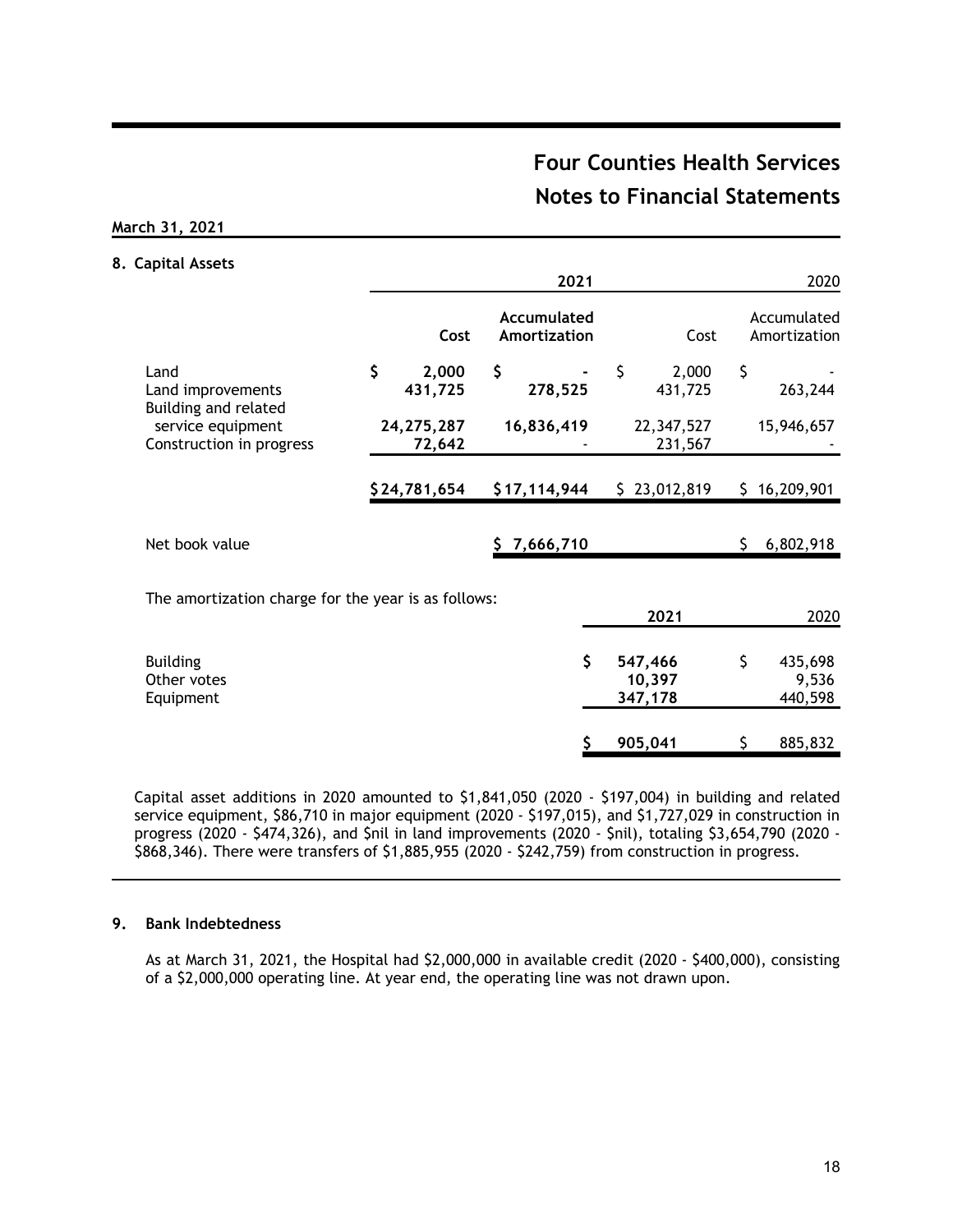### **March 31, 2021**

### **10. Deferred Contributions Relating to Capital Assets**

Deferred capital contributions represent the unamortized amount and unspent amount of donations and grants received for the purchase of capital assets. The amortization of capital contributions is recorded as revenue in the statement of operations.

|                                                                              | 2021                                   | 2020                               |
|------------------------------------------------------------------------------|----------------------------------------|------------------------------------|
| Balance, beginning of year<br>Contributions received<br>Amortized to revenue | \$5,169,556<br>1,826,668<br>(659, 680) | 5,150,183<br>594,341<br>(574, 968) |
| Balance, end of year                                                         | 6,336,544                              | 5,169,556                          |

Included in other votes revenue are \$8,156 (2020 - \$9,286) of amortization of capital contributions.

As at March 31, 2021 there was \$288,575 (2020 - \$359,243) of deferred capital contributions received which were not spent.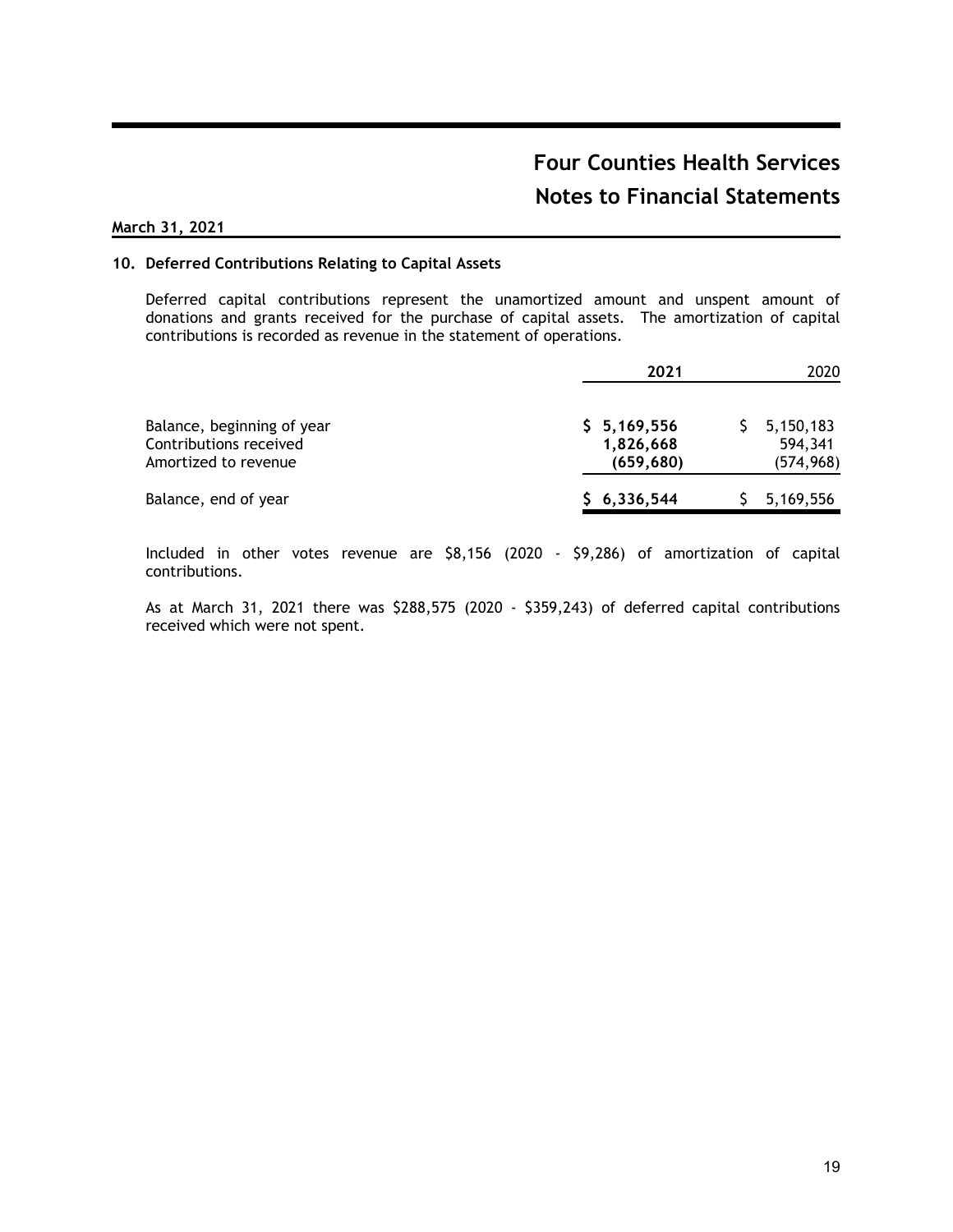### **11. Post-Employment Benefit**

### Retirement Benefits

The Healthcare of Ontario Pension Plan (HOOPP) has substantially all of the full-time employees enrolled in it. On October 1, 2015, all part-time and non-full-time employees became eligible to join the Plan immediately. Some of the part-time employees are enrolled into HOOPP. Contributions to the plan made during the year by the Hospital on behalf of these employees amounted to \$387,351 (2020 - \$351,858). Contributions to the plan made during the year by the employees amounted to \$307,422 (2020 - \$279,252). These are included in the "Employee Benefits" section of the Statement of Operations. For 2021, the Hospital had a liability of \$70,977 (2020 - \$63,773), associated with the Pension Plan.

As a result of restructuring and staff reductions, early retirement packages have been made available to eligible Hospital employees. Eligible full-time employees who opted for early retirement received a continuation of their current health care benefits, up to the age of 65.

The Hospital also pays 50% of the premiums for health and dental benefits of the Ontario Nurses' Association (ONA) members that retired after April 1, 2011, from the date of retirement until the individual reaches the age of 65.

The "Employee future benefit" liability is actuarially determined using the projected accrued benefit cost method, pro-rata on service, and reflects Management's best estimate of future cost trends associated with such benefits and interest rates. The Plan amendments are amortized over the expected average remaining service to full eligibility of the active employees. The cumulative gains and losses in excess of 10% of the beginning of the year accrued benefit obligation are amortized over the expected average remaining service to the expected retirement age of active employees (10.4 years).

Information about the Hospital's accrued benefit obligation relating to its post-retirement benefit plan at March 31, 2021, is as follows:

|                                         | 2021      | 2020      |
|-----------------------------------------|-----------|-----------|
| Accrued benefit obligation              | \$219,100 | \$105,400 |
| Less unamortized losses:                |           |           |
| Unamortized past services costs         |           |           |
| Unamortized net actuarial loss/(gain)   | (7, 100)  | 73,800    |
| Accrued Benefit Liability - End of Year | \$212,000 | \$179,200 |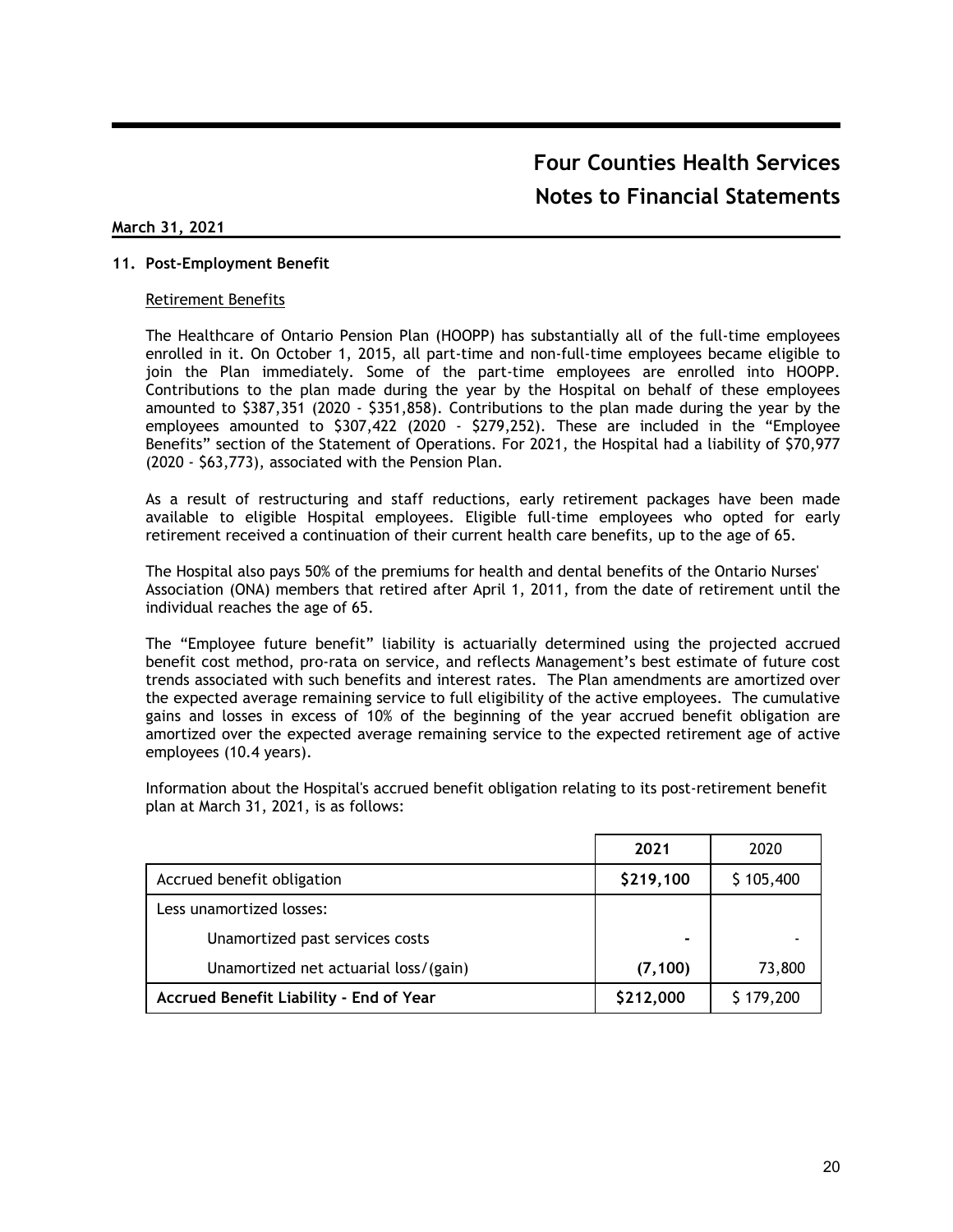### **March 31, 2021**

### **11. Post-Employment Benefit (continued)**

The significant actuarial assumptions used in estimating the Hospital's accrued benefit obligations are as follows:

| Discount rate:                          |       |
|-----------------------------------------|-------|
| Beginning of year                       | 3.29% |
| End of year                             | 3.21% |
| Weighted average health care trend rate |       |
| <b>Initial</b>                          | 6.0%  |
| Ultimate                                | 4.0%  |
| Year "Ultimate" reached                 | 2038  |

The actuarial valuation is for the period April 1, 2020 through March 31, 2021. Included in Employee Benefits on the Statement of Operations is an amount of \$42,900 (2020 - \$100) related to employee future benefits.

|                                        | 2021       | 2020    |
|----------------------------------------|------------|---------|
| Current year benefit cost:             | \$5,500    | \$5,500 |
| Interest on accrued benefit obligation | 3,500      | 3,600   |
| Amortization of Past Service Cost      | 148,500    |         |
| Amortized actuarial (gain)/loss        | (114, 600) | (9,000) |
| <b>Total Expense</b>                   | \$42,900   | \$100   |

Above amounts exclude pension contributions to the Healthcare of Ontario Pension Plan ("HOOPP"), a multi-employer plan, described above.

### **12. Related Entities**

### a) Four Counties Health Services Foundation

Four Counties Health Services Foundation is a separate legal entity. The Foundation raises funds for capital acquisition and other related purposes of the Hospital. The Foundation is incorporated under the Corporations Act of Ontario and is a registered charity under the Income Tax Act (Canada).

During the year, the Foundation transferred \$175,317 (2020 - \$165,487) to the Hospital to be used for the purchase of capital assets and \$13,658 (2020 - \$41,371) for operations.

The Foundation receives the following materials and services from Health Services at no cost to the Foundation: Office space, telephone service, and computer support.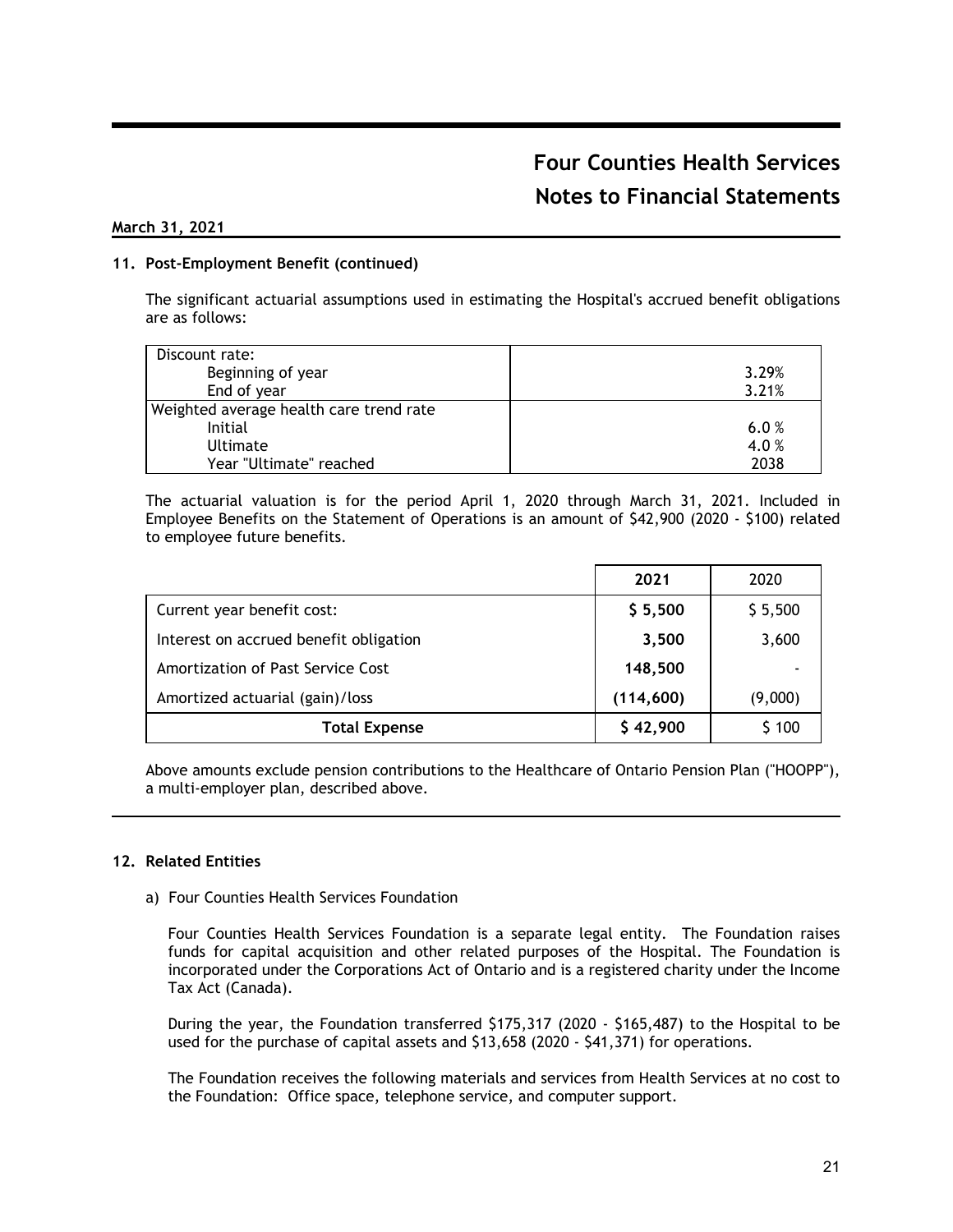### **12. Related Entities (continued)**

The Four Counties Health Services Foundation has pledged support to the Hospital in the amount of \$40,000 at the end of the year related to the Four Counties Health Services Diagnostic Imaging Suite Campaign. Contributions receivable have not been reflected in the financial statements of the Hospital as collection of them cannot be reasonably assured. Expected collection of contributions receivable for the next five years and thereafter is as follows:

| Year | Amount   |
|------|----------|
| 2022 | 10,000   |
| 2023 | 10,000   |
| 2024 | 10,000   |
| 2025 | 10,000   |
|      | \$40,000 |

### b) Four Counties Health Services Auxiliary

The Auxiliary is an ancillary volunteer organization that is a registered charity under the Income Tax Act (Canada). Under its constitution and by-laws the stated purpose of the Auxiliary is to assist the Hospital and the community.

c) Four Counties Community Villa (Non-Profit) Inc

The Hospital has an economic interest in Four Counties Community Villa (Non-Profit) Inc.

During the year, Four Counties Health Services received loan repayments of \$44,580 from Four Counties Community Villa (Non-Profit) Inc. (2020 - \$44,580). Funds in the amount of \$1,560,000 were advanced in fiscal 2000 and 2001 to Four Counties Community Villa (Non-Profit) Inc., interest free, to finance the construction of a non-profit supportive housing facility on the Hospital's land. The loan is to be repaid over thirty-five years, in equal monthly installments. The land lease is for a period of ninety-nine years and no rental payments are required for the first thirty-five years.

At April 1, 2007, the loan was classified as loans and receivables, and was discounted using an interest rate comparable to similar mortgages at the time of issue. It is subsequently being carried at amortized cost. Since the loan originated as a result of a related party transaction, fair value of the loan is not readily determinable, and as such, has not been presented. Interest income earned on the loan have been included in other funding sources on the statement of operations.

All transactions between Four Counties Health Services and its related parties are recorded at cost.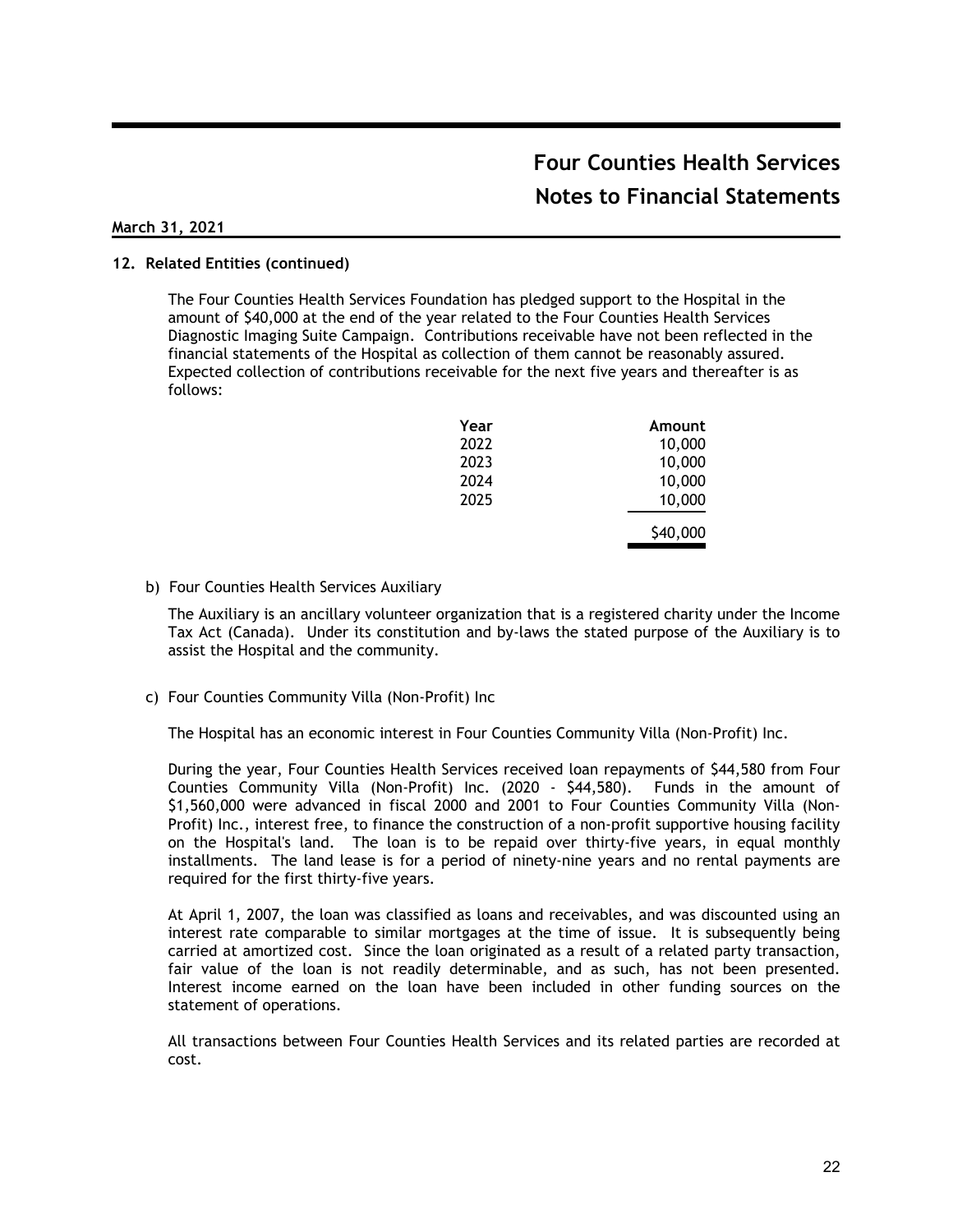### **12. Related Entities (continued)**

d) Strathroy Middlesex General Hospital

Four Counties Health Services is related to Strathroy Middlesex General Hospital as they are controlled by the same Board of Directors. During the year, Four Counties Health Services recovered remuneration of \$308,920 (2020 - \$350,988) from Strathroy Middlesex General Hospital, and reimbursed Strathroy Middlesex General Hospital \$1,526,111 (2020 - \$1,440,097) for remuneration paid by Strathroy Middlesex General Hospital. Joint purchases of supplies are expensed to each Hospital at point of purchase. At March 31, 2021, \$29,225 (2020 - \$115,784) was included in accounts receivable and \$233,445 (2020 - \$363,290) was included in accounts payable, relating to balances owing from/to Strathroy Middlesex General Hospital.

The Hospital has an agreement with Strathroy Middlesex General Hospital, in which they can advance up to \$1,050,000 at an interest rate of 3.0%, should Strathroy Middlesex General Hospital require the funds for the purchase of capital equipment. A new Radiology Suite was purchased in December 2018, and new Scopes for Endoscopy were purchased in October 2019. At year end, \$559,098 (2020 - \$714,508) has been advanced as part of this agreement. The loan is to be repaid over seven years, in equal monthly installments. The payments in the year from Strathroy Middlesex General Hospital were \$174,439 (2020 - \$173,933). The loan is being carried at amortized cost.

Receivable from related parties are as follows:

|                                                                                        | 2021               | 2020                 |  |
|----------------------------------------------------------------------------------------|--------------------|----------------------|--|
| Four Counties Community Villa (Non-Profit) Inc<br>Strathroy Middlesex General Hospital | 385,611<br>559,098 | 400,652<br>714,508   |  |
| Less: current portion                                                                  | 944,709<br>162,011 | 1,115,160<br>156,614 |  |
|                                                                                        | 782,698            | 958,546              |  |
|                                                                                        |                    |                      |  |

### **13. Economic Dependence**

The Hospital received 89% of its total revenue for the year ended March 31, 2021 (2020 - 86%) from the SW LHIN and MOHLTC.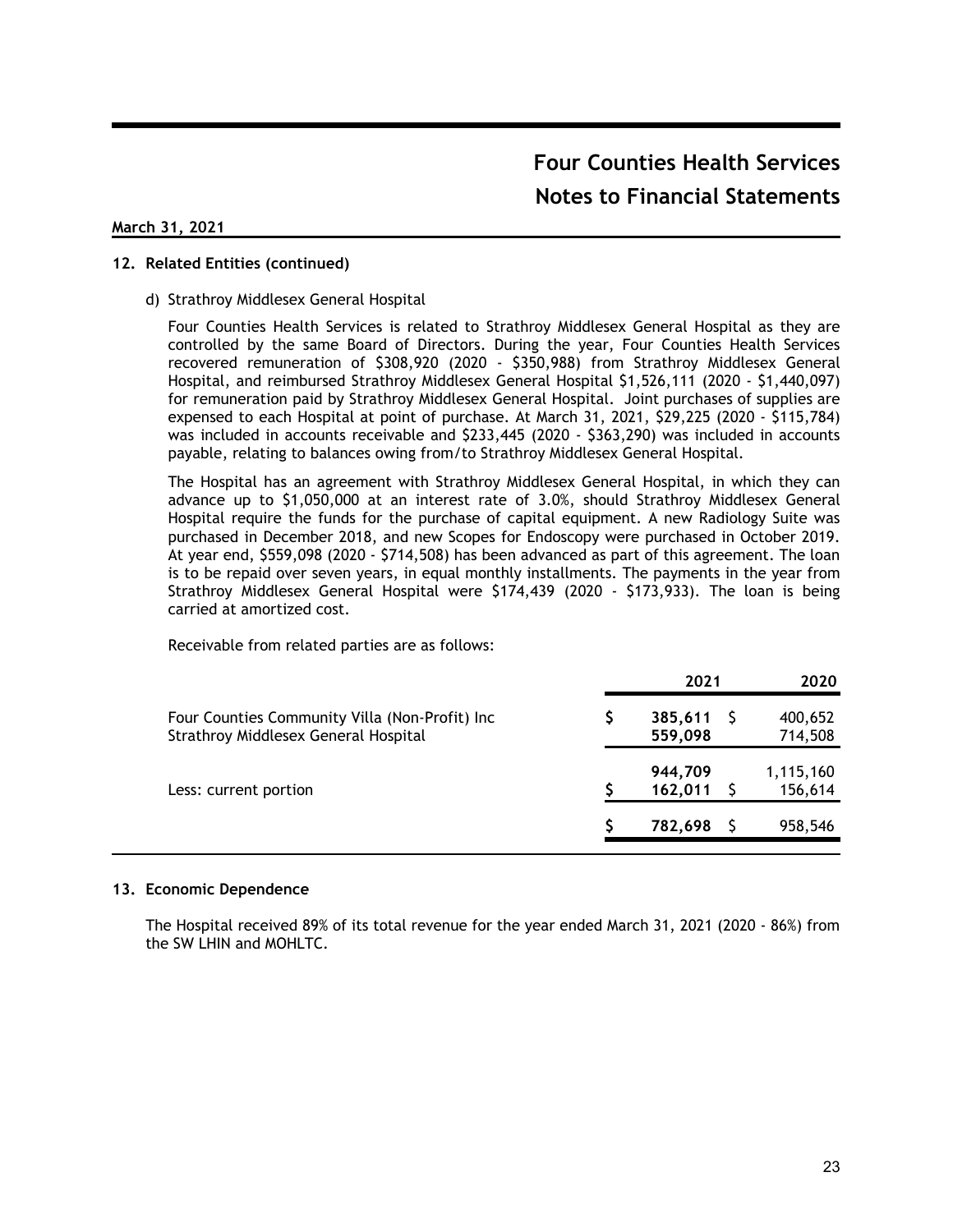### **March 31, 2021**

### **14. Public Sector Salary Disclosure Act**

The Public Sector Salary Disclosure Act requires that the Hospital disclose in its annual statement, the amount of salary and benefits paid in excess of \$100,000.

| For the Calendar year, 2020:                                             | <b>Salary</b> | <b>Taxable Benefits</b> |
|--------------------------------------------------------------------------|---------------|-------------------------|
| Alasdair Smith, Vice President Finance/Chief Financial<br><b>Officer</b> | \$147,345     | \$593                   |
| Stephane Ouellet, Vice President Strategic Partnerships                  | \$128,990     | \$540                   |
| Elizabeth Meloche, Registered Nurse                                      | \$120,225     | \$403                   |
| Denise Lutz, Registered Nurse                                            | \$109,615     | \$396                   |
| Sari Belzycki, Registered Nurse Practitioner                             | \$106,686     | \$410                   |
| Rachel Jackson, Registered Nurse                                         | \$106,559     | \$396                   |
| Maxwell Lowther, Registered Nurse Practitioner                           | \$102,310     | \$410                   |
| Doris-Marie Smith, Registered Nurse                                      | \$102,191     | \$703                   |
| Sheila Cartier, Registered Nurse                                         | \$101,914     | \$396                   |
| Melissa Hounsell, Registered Nurse                                       | \$100,425     | \$396                   |
| Allyssa Bruton, Registered Nurse                                         | \$100,208     | \$396                   |

Generally, the Act defines salary as the amount received by an employee required by the Income Tax Act (Canada) and defines benefits as amounts reported to Revenue Canada, Taxation, under the Income Tax Act (Canada).

### **15. Contingencies**

The Hospital has been named defendant in certain legal actions. The final liability, if any, of these claims is indeterminable as the Hospital has established defence actions and further, in the opinion of legal counsel and the Hospital's insurance adjustors, should any claim be successful, it would be subject to material coverage by the Hospital's policies of insurance. See Note 19 regarding HIROC contingencies.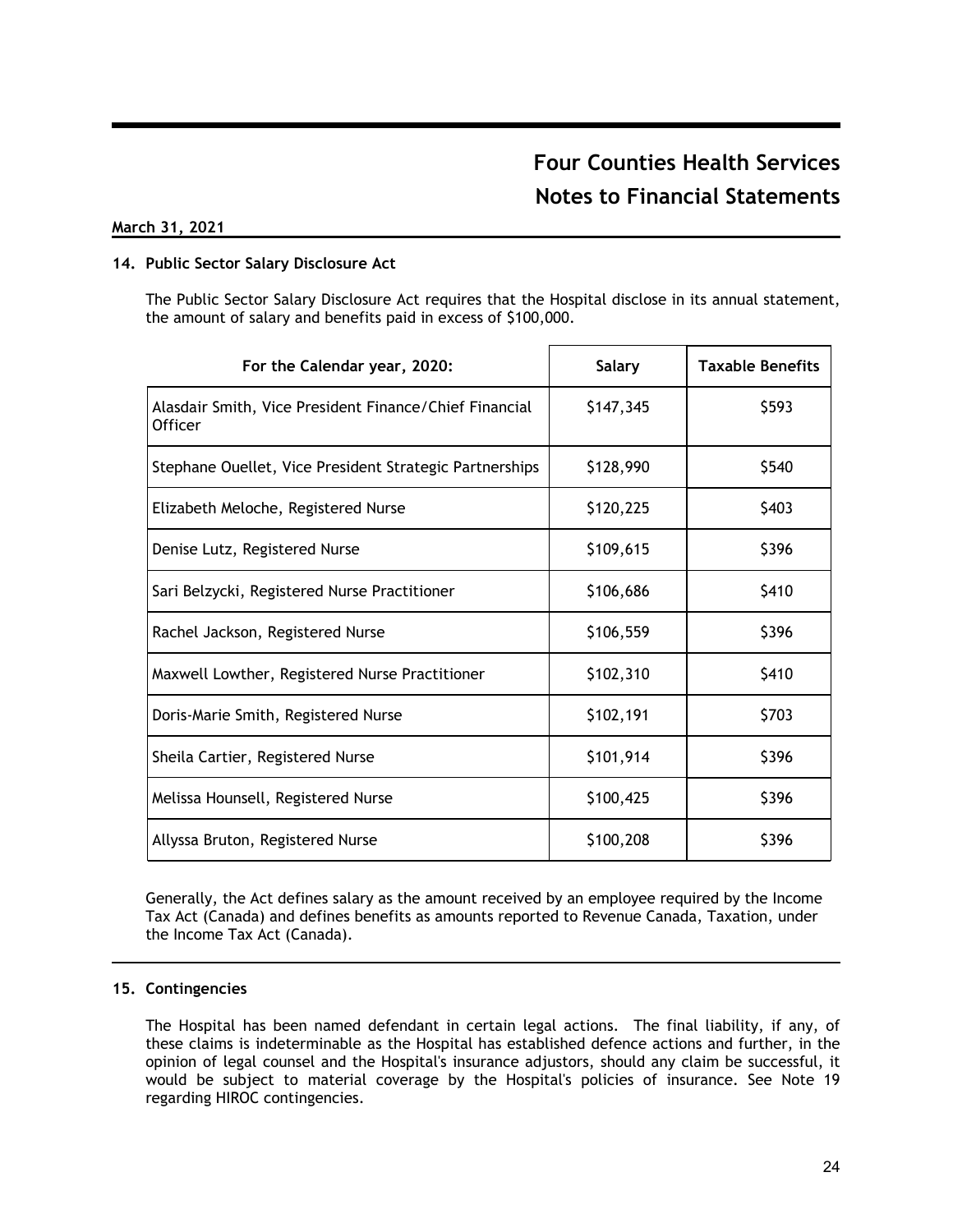### **16. Capital Management**

The Hospital's primary objective when managing capital is to safeguard the entity's ability to deliver comprehensive family-centered patient care in a rural and community-focused health service setting in collaboration and integration with our healthcare partners. The Hospital defines its capital as cash, both restricted and unrestricted, investments, and net assets, both restricted and unrestricted.

The Hospital monitors its cash position on a weekly basis and reviews the current ratio and working capital position on a monthly basis.

The Hospital manages the capital structure and makes adjustments to it in light of changes in economic conditions and the risk characteristics of the underlying assets. The Four Counties Health Services Foundation provides the annual capital equipment support, which is paid on a predetermined basis during the fiscal year. In order to adjust the capital structure the Hospital may sell or purchase investments, utilize the approved operating line of credit, or any advances from the SW LHIN.

There have been no changes in what the Hospital defines as capital, or the objectives, policies and procedures for managing capital, in the year.

### **17. Financial Instrument Risk Management**

There have been no significant changes from the previous year in the exposure to risks or policies, procedures and methods used to measure the risks.

### Credit risk

Credit risk is the risk of financial loss to the Hospital if a debtor fails to make payments of interest and principal when due. The Hospital is exposed to this risk relating to its cash and accounts receivable. The Hospital holds its cash accounts with federally regulated chartered banks who are insured by the Canadian Deposit Insurance Corporation. In the event of default, the Hospital's cash accounts are insured up to \$100,000 (2020 - \$100,000).

The Hospital's investment policy operates within the constraints of the investment guidelines issued by MOHLTC in relation to the funding agreements described in Note 1 and puts limits on the investment portfolio including portfolio composition limits, issuer type limits, aggregate issuer limits, corporate sector limits and general guidelines for geographic exposure.

The maximum exposure to investment credit risk is outlined in Note 2.

Accounts receivable is primarily due from OHIP, the Ministry of Health and Long-Term Care and patients. Credit risk is mitigated by the financial solvency of the provincial government and the highly diversified nature of the patient population.

The Hospital measures its exposure to credit risk based on how long the amounts have been outstanding. An impairment allowance is set up based on the Hospital's historical experience regarding collection (Note 3).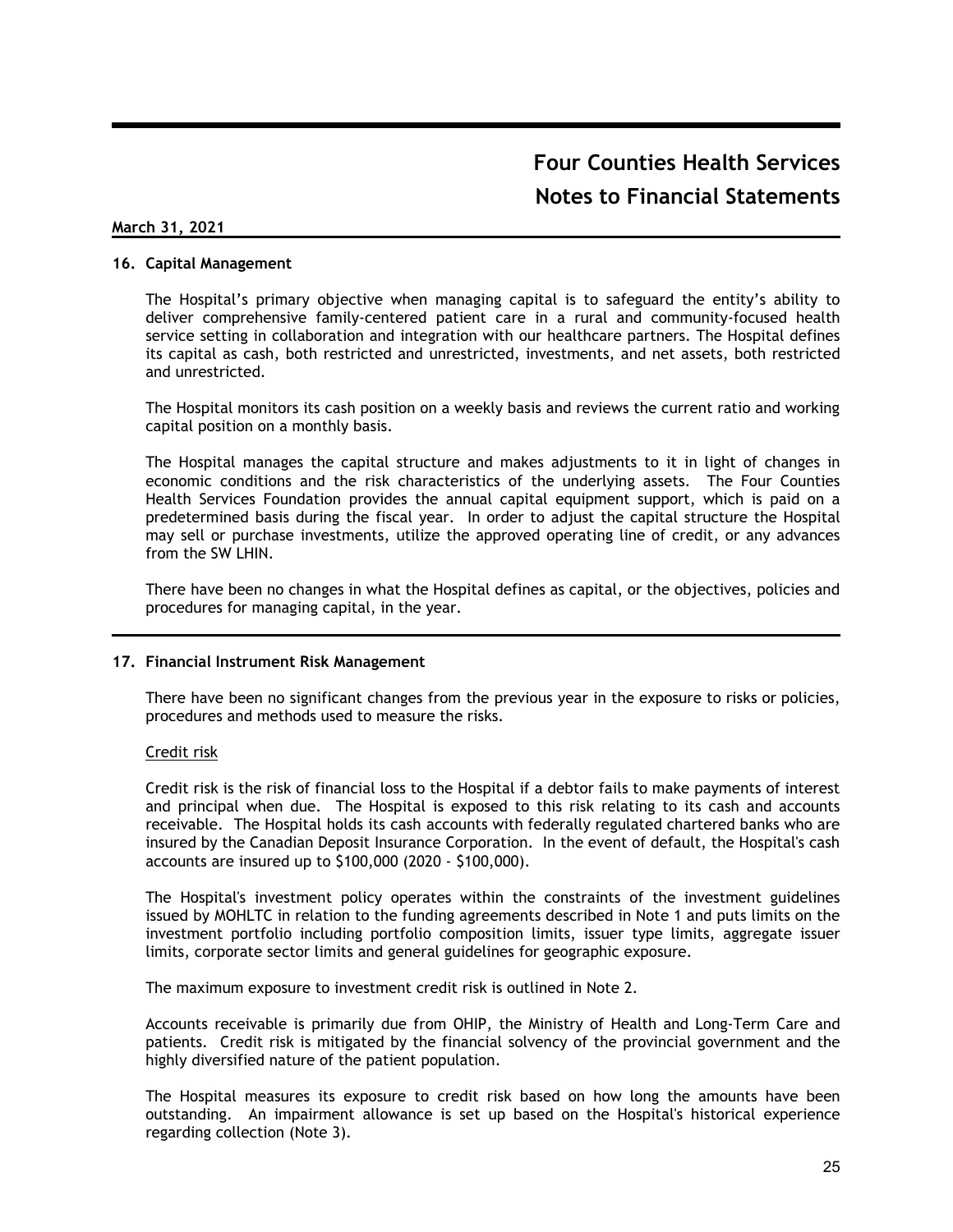### **18. Financial Instrument Risk Management (continued)**

### Market risk

Market risk is the risk that the fair value or future cash flows of a financial instrument will fluctuate as a result of market factors. Market factors include three types of risk: Interest rate risk, currency risk and equity risk. The Hospital is not exposed to significant currency or equity risk as it does not transact materially in foreign currency or hold equity financial instruments.

### Interest rate risk

Interest rate risk is the potential for financial loss caused by fluctuations in fair value or future cash flows of financial instruments because of changes in market interest rates. The Hospital is exposed to interest rate risk primarily through its The Hospital is exposed to the risk through its interest bearing investments (Note 5).

### Currency risk

Currency rate risk is the risk to the Hospital's income that arise from fluctuations of foreign exchange rates. The Hospital is exposed to foreign currency exchange risk on foreign investments (Note 5), when sold. The Hospital does not use derivative instruments to reduce its exposure to foreign currency risk.

### Liquidity rate risk

Liquidity risk is the risk that the Hospital will not be able to meet all cash outflow obligations as they come due. The Hospital mitigates this risk by monitoring cash activities and expected outflows through extensive budgeting and maintaining investments that may be converted to cash in the near-term if unexpected cash outflows arise. The follow table sets out the contractual maturities (representing undiscounted contractual cash-flows of financial liabilities):

|                  | 6 months to     |  |                |  |             |
|------------------|-----------------|--|----------------|--|-------------|
|                  | Within 6 months |  | 1 vear         |  | 1 - 5 years |
| Accounts payable | \$1,893,913     |  | $\blacksquare$ |  |             |
|                  |                 |  |                |  |             |